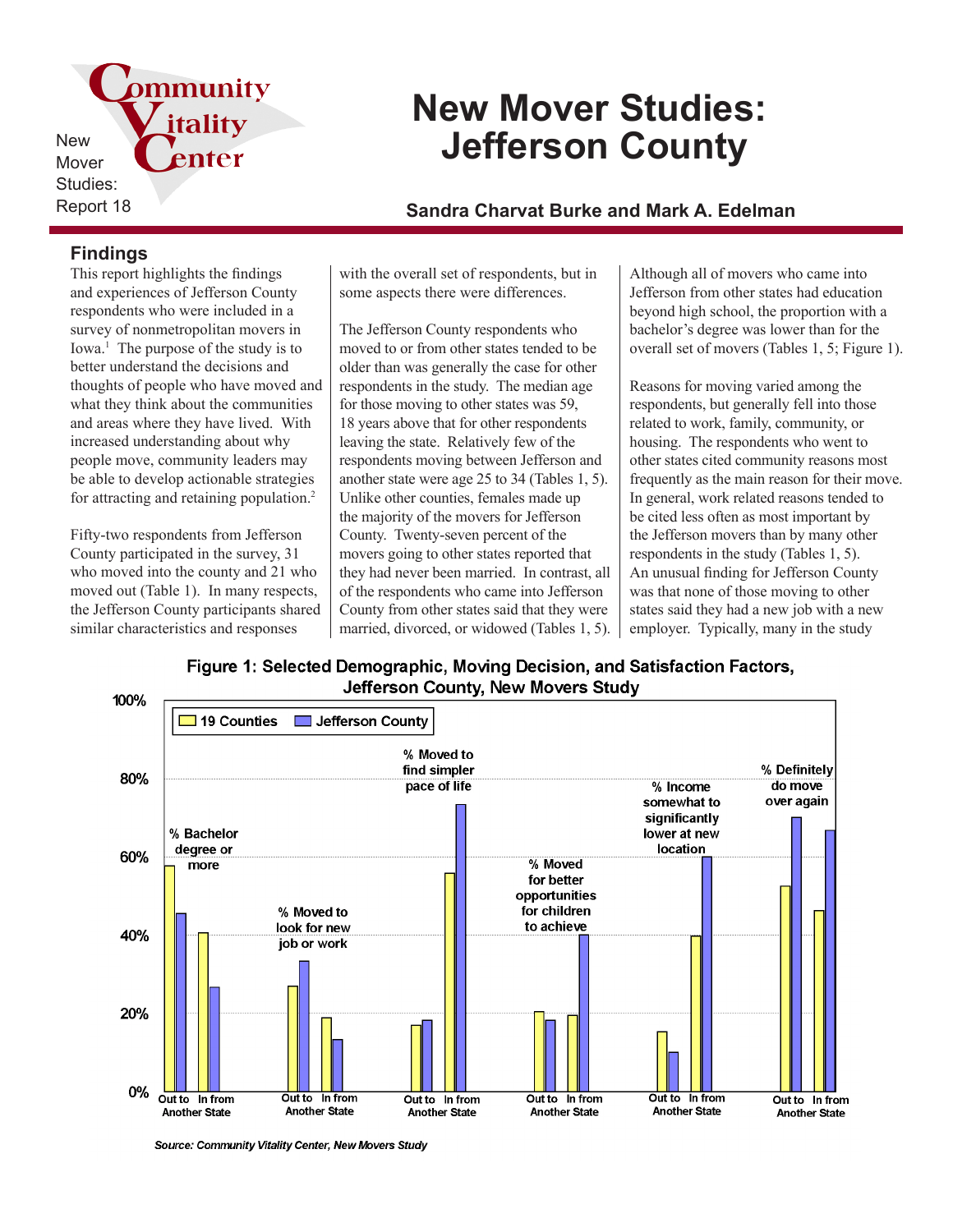| $\overline{10}$<br>$\%$<br>$\%$<br>20.0<br>$\%$<br>10.0<br>20.0<br>20.0<br>10.0<br>$\%$<br>25.0<br>25.0<br>35.5<br>40.0<br>$\%$<br>30.0<br>50.0<br>$0.0\,$<br>40.0<br>$\overline{2}$<br>8.3<br>$0.0\,$<br>50.0<br>50.0<br>33.3<br>8.3<br>Different<br>Out To<br>County<br>Iowa<br>∗<br>$\%$<br>$\%$<br>$\ast$<br>$\%$<br>$\ast$<br>$\ast$<br>$\ast$<br>$\%$<br>$\ast$<br>$\ast$<br>0<br>$\ast$<br>$\ast$<br>$\frac{5}{6}$<br>∗<br>$\ast$<br>$\ast$<br>$\ast$<br>$\ast$<br>∗<br>⋇<br>∗<br>$\ast$<br>$\ast$<br>$\ast$<br>Different<br>Zipcode<br>County,<br>Within<br>55.0<br>$\%$<br>$\%$<br>$\%$<br>$\%$<br>16.0<br>$18.0$<br>2.0<br>12.9<br>22.6<br>$\%$<br>3.2<br>48.4<br>12.9<br>50<br>28.0<br>36.0<br>12.9<br>3.2<br>32.2<br>$\overline{31}$<br>38.7<br>61.3<br>9.7<br>61.3<br>16.1<br>County<br>Moved<br>Into<br>$\%$<br>$\%$<br>23.8<br>$\%$<br>47.6<br>$\%$<br>28.6<br>47.6<br>$\%$<br>23.8<br>4.8<br>50.0<br>9.5<br>52.4<br>14.3<br>9.5<br>14.3<br>14.3<br>42.8<br>25.8<br>19.4<br>6.5<br>$\overline{31}$<br>32.3<br>$\overline{21}$<br>16.1<br>Out Of<br>Moved<br>County<br>$\%$<br>℅<br>$\%$<br>$\%$<br>38.5<br>9.6<br>36.5<br>$\%$<br>27.2<br>29.6<br>22.2<br>52<br>51.0<br>17.3<br>55.8<br>7.7<br>7.7<br>17.3<br>42.3<br>57.7<br>$15.3$<br>$11.5$<br>3.7<br>$\overline{8}$<br>Total<br>% Some college or vocational training<br>Work, income, education, retirement<br>% High school graduate or equivalent<br>Highest level of education completed<br>% Less than high school graduate<br>Community, services, amenities<br>Most important reason for moving<br>% Bachelor degree or more<br>% Divorced or separated<br>Family, friends, health<br>Number of respondents<br>Selected age categories<br>% Associate degree<br>Number of reasons<br>Median age in years<br>% Age 70 or older<br>% Never married<br>Type of reason<br>% Age $25 - 34$<br>Marital status<br>% Widowed<br>% Married<br>% Female<br>Housing<br>% Male<br>Other<br>Gender | page 2 | Table 1. Age, Gender, Marital Status, Education, and Most Important Reason for Moving by Type and Direction of Move. |  |  | Type and Direction of Move |                                        |                                   |                             |
|-----------------------------------------------------------------------------------------------------------------------------------------------------------------------------------------------------------------------------------------------------------------------------------------------------------------------------------------------------------------------------------------------------------------------------------------------------------------------------------------------------------------------------------------------------------------------------------------------------------------------------------------------------------------------------------------------------------------------------------------------------------------------------------------------------------------------------------------------------------------------------------------------------------------------------------------------------------------------------------------------------------------------------------------------------------------------------------------------------------------------------------------------------------------------------------------------------------------------------------------------------------------------------------------------------------------------------------------------------------------------------------------------------------------------------------------------------------------------------------------------------------------------------------------------------------------------------------------------------------------------------------------------------------------------------------------------------------------------------------------------------------------------------------------------------------------------------------------------------------------------------------------------------------------------------------------------------------------|--------|----------------------------------------------------------------------------------------------------------------------|--|--|----------------------------|----------------------------------------|-----------------------------------|-----------------------------|
|                                                                                                                                                                                                                                                                                                                                                                                                                                                                                                                                                                                                                                                                                                                                                                                                                                                                                                                                                                                                                                                                                                                                                                                                                                                                                                                                                                                                                                                                                                                                                                                                                                                                                                                                                                                                                                                                                                                                                                 |        |                                                                                                                      |  |  |                            | Different<br>In From<br>County<br>Iowa | Another<br>Out To<br><b>State</b> | In From<br>Another<br>State |
|                                                                                                                                                                                                                                                                                                                                                                                                                                                                                                                                                                                                                                                                                                                                                                                                                                                                                                                                                                                                                                                                                                                                                                                                                                                                                                                                                                                                                                                                                                                                                                                                                                                                                                                                                                                                                                                                                                                                                                 |        |                                                                                                                      |  |  |                            | $\frac{8}{1}$                          | $\equiv$                          | 15                          |
|                                                                                                                                                                                                                                                                                                                                                                                                                                                                                                                                                                                                                                                                                                                                                                                                                                                                                                                                                                                                                                                                                                                                                                                                                                                                                                                                                                                                                                                                                                                                                                                                                                                                                                                                                                                                                                                                                                                                                                 |        |                                                                                                                      |  |  |                            |                                        |                                   |                             |
| <b>Community Vitality Center</b>                                                                                                                                                                                                                                                                                                                                                                                                                                                                                                                                                                                                                                                                                                                                                                                                                                                                                                                                                                                                                                                                                                                                                                                                                                                                                                                                                                                                                                                                                                                                                                                                                                                                                                                                                                                                                                                                                                                                |        |                                                                                                                      |  |  |                            | 46.0                                   | 59.0                              | 57.0                        |
|                                                                                                                                                                                                                                                                                                                                                                                                                                                                                                                                                                                                                                                                                                                                                                                                                                                                                                                                                                                                                                                                                                                                                                                                                                                                                                                                                                                                                                                                                                                                                                                                                                                                                                                                                                                                                                                                                                                                                                 |        |                                                                                                                      |  |  |                            | $\%$                                   | $\%$                              | $\%$                        |
|                                                                                                                                                                                                                                                                                                                                                                                                                                                                                                                                                                                                                                                                                                                                                                                                                                                                                                                                                                                                                                                                                                                                                                                                                                                                                                                                                                                                                                                                                                                                                                                                                                                                                                                                                                                                                                                                                                                                                                 |        |                                                                                                                      |  |  |                            | 18.8<br>31.3                           | 18.2<br>$\overline{5}$            | 6.7<br>13.3                 |
|                                                                                                                                                                                                                                                                                                                                                                                                                                                                                                                                                                                                                                                                                                                                                                                                                                                                                                                                                                                                                                                                                                                                                                                                                                                                                                                                                                                                                                                                                                                                                                                                                                                                                                                                                                                                                                                                                                                                                                 |        |                                                                                                                      |  |  |                            | $\%$                                   | $\%$                              | $\%$                        |
|                                                                                                                                                                                                                                                                                                                                                                                                                                                                                                                                                                                                                                                                                                                                                                                                                                                                                                                                                                                                                                                                                                                                                                                                                                                                                                                                                                                                                                                                                                                                                                                                                                                                                                                                                                                                                                                                                                                                                                 |        |                                                                                                                      |  |  |                            | 37.5                                   | 45.5                              | 42.3                        |
|                                                                                                                                                                                                                                                                                                                                                                                                                                                                                                                                                                                                                                                                                                                                                                                                                                                                                                                                                                                                                                                                                                                                                                                                                                                                                                                                                                                                                                                                                                                                                                                                                                                                                                                                                                                                                                                                                                                                                                 |        |                                                                                                                      |  |  |                            | 62.5                                   | 54.5                              | 57.7                        |
|                                                                                                                                                                                                                                                                                                                                                                                                                                                                                                                                                                                                                                                                                                                                                                                                                                                                                                                                                                                                                                                                                                                                                                                                                                                                                                                                                                                                                                                                                                                                                                                                                                                                                                                                                                                                                                                                                                                                                                 |        |                                                                                                                      |  |  |                            | $\%$                                   | $\%$                              | $\%$                        |
|                                                                                                                                                                                                                                                                                                                                                                                                                                                                                                                                                                                                                                                                                                                                                                                                                                                                                                                                                                                                                                                                                                                                                                                                                                                                                                                                                                                                                                                                                                                                                                                                                                                                                                                                                                                                                                                                                                                                                                 |        |                                                                                                                      |  |  |                            | 18.8                                   | 27.3                              | 0.0                         |
|                                                                                                                                                                                                                                                                                                                                                                                                                                                                                                                                                                                                                                                                                                                                                                                                                                                                                                                                                                                                                                                                                                                                                                                                                                                                                                                                                                                                                                                                                                                                                                                                                                                                                                                                                                                                                                                                                                                                                                 |        |                                                                                                                      |  |  |                            | 56.3                                   | 45.5                              | 66.7                        |
|                                                                                                                                                                                                                                                                                                                                                                                                                                                                                                                                                                                                                                                                                                                                                                                                                                                                                                                                                                                                                                                                                                                                                                                                                                                                                                                                                                                                                                                                                                                                                                                                                                                                                                                                                                                                                                                                                                                                                                 |        |                                                                                                                      |  |  |                            | 12.5                                   | $\overline{9}$                    | 20.0                        |
|                                                                                                                                                                                                                                                                                                                                                                                                                                                                                                                                                                                                                                                                                                                                                                                                                                                                                                                                                                                                                                                                                                                                                                                                                                                                                                                                                                                                                                                                                                                                                                                                                                                                                                                                                                                                                                                                                                                                                                 |        |                                                                                                                      |  |  |                            | 12.5                                   | 18.2                              | 13.3                        |
|                                                                                                                                                                                                                                                                                                                                                                                                                                                                                                                                                                                                                                                                                                                                                                                                                                                                                                                                                                                                                                                                                                                                                                                                                                                                                                                                                                                                                                                                                                                                                                                                                                                                                                                                                                                                                                                                                                                                                                 |        |                                                                                                                      |  |  |                            | $\%$                                   | $\%$                              | $\%$                        |
|                                                                                                                                                                                                                                                                                                                                                                                                                                                                                                                                                                                                                                                                                                                                                                                                                                                                                                                                                                                                                                                                                                                                                                                                                                                                                                                                                                                                                                                                                                                                                                                                                                                                                                                                                                                                                                                                                                                                                                 |        |                                                                                                                      |  |  |                            | 6.3                                    | 18.2                              | 0.0                         |
|                                                                                                                                                                                                                                                                                                                                                                                                                                                                                                                                                                                                                                                                                                                                                                                                                                                                                                                                                                                                                                                                                                                                                                                                                                                                                                                                                                                                                                                                                                                                                                                                                                                                                                                                                                                                                                                                                                                                                                 |        |                                                                                                                      |  |  |                            | 6.3                                    | 9.1                               | $0.0\,$                     |
|                                                                                                                                                                                                                                                                                                                                                                                                                                                                                                                                                                                                                                                                                                                                                                                                                                                                                                                                                                                                                                                                                                                                                                                                                                                                                                                                                                                                                                                                                                                                                                                                                                                                                                                                                                                                                                                                                                                                                                 |        |                                                                                                                      |  |  |                            | 43.8                                   | 27.3                              | 53.3                        |
|                                                                                                                                                                                                                                                                                                                                                                                                                                                                                                                                                                                                                                                                                                                                                                                                                                                                                                                                                                                                                                                                                                                                                                                                                                                                                                                                                                                                                                                                                                                                                                                                                                                                                                                                                                                                                                                                                                                                                                 |        |                                                                                                                      |  |  |                            | 6.3                                    | 0.0                               | 20.0                        |
|                                                                                                                                                                                                                                                                                                                                                                                                                                                                                                                                                                                                                                                                                                                                                                                                                                                                                                                                                                                                                                                                                                                                                                                                                                                                                                                                                                                                                                                                                                                                                                                                                                                                                                                                                                                                                                                                                                                                                                 |        |                                                                                                                      |  |  |                            | 37.5                                   | 45.5                              | 26.7                        |
|                                                                                                                                                                                                                                                                                                                                                                                                                                                                                                                                                                                                                                                                                                                                                                                                                                                                                                                                                                                                                                                                                                                                                                                                                                                                                                                                                                                                                                                                                                                                                                                                                                                                                                                                                                                                                                                                                                                                                                 |        |                                                                                                                      |  |  |                            |                                        |                                   |                             |
| www.cvcia.org                                                                                                                                                                                                                                                                                                                                                                                                                                                                                                                                                                                                                                                                                                                                                                                                                                                                                                                                                                                                                                                                                                                                                                                                                                                                                                                                                                                                                                                                                                                                                                                                                                                                                                                                                                                                                                                                                                                                                   |        |                                                                                                                      |  |  |                            | 29                                     | $\overline{19}$                   | $\overline{c}$              |
|                                                                                                                                                                                                                                                                                                                                                                                                                                                                                                                                                                                                                                                                                                                                                                                                                                                                                                                                                                                                                                                                                                                                                                                                                                                                                                                                                                                                                                                                                                                                                                                                                                                                                                                                                                                                                                                                                                                                                                 |        |                                                                                                                      |  |  |                            | $\%$                                   | $\%$                              | $\%$                        |
|                                                                                                                                                                                                                                                                                                                                                                                                                                                                                                                                                                                                                                                                                                                                                                                                                                                                                                                                                                                                                                                                                                                                                                                                                                                                                                                                                                                                                                                                                                                                                                                                                                                                                                                                                                                                                                                                                                                                                                 |        |                                                                                                                      |  |  |                            | 24.1                                   | 26.3                              | 33.3                        |
|                                                                                                                                                                                                                                                                                                                                                                                                                                                                                                                                                                                                                                                                                                                                                                                                                                                                                                                                                                                                                                                                                                                                                                                                                                                                                                                                                                                                                                                                                                                                                                                                                                                                                                                                                                                                                                                                                                                                                                 |        |                                                                                                                      |  |  |                            | 37.9                                   | 15.8                              | 33.3                        |
|                                                                                                                                                                                                                                                                                                                                                                                                                                                                                                                                                                                                                                                                                                                                                                                                                                                                                                                                                                                                                                                                                                                                                                                                                                                                                                                                                                                                                                                                                                                                                                                                                                                                                                                                                                                                                                                                                                                                                                 |        |                                                                                                                      |  |  |                            | 3.4                                    | 47.4                              | 33.3                        |
|                                                                                                                                                                                                                                                                                                                                                                                                                                                                                                                                                                                                                                                                                                                                                                                                                                                                                                                                                                                                                                                                                                                                                                                                                                                                                                                                                                                                                                                                                                                                                                                                                                                                                                                                                                                                                                                                                                                                                                 |        |                                                                                                                      |  |  |                            | 31.0                                   | $5.\overline{3}$                  | 0.0                         |
|                                                                                                                                                                                                                                                                                                                                                                                                                                                                                                                                                                                                                                                                                                                                                                                                                                                                                                                                                                                                                                                                                                                                                                                                                                                                                                                                                                                                                                                                                                                                                                                                                                                                                                                                                                                                                                                                                                                                                                 |        |                                                                                                                      |  |  |                            | 3.4                                    |                                   | 0.0                         |
| *No respondents in category. <sup>1</sup> Number of reasons exceeds number of respondents because some respondents gave more than one reason.                                                                                                                                                                                                                                                                                                                                                                                                                                                                                                                                                                                                                                                                                                                                                                                                                                                                                                                                                                                                                                                                                                                                                                                                                                                                                                                                                                                                                                                                                                                                                                                                                                                                                                                                                                                                                   |        |                                                                                                                      |  |  |                            |                                        |                                   |                             |
| Community Vitality Center, Iowa State University, Ames, IA                                                                                                                                                                                                                                                                                                                                                                                                                                                                                                                                                                                                                                                                                                                                                                                                                                                                                                                                                                                                                                                                                                                                                                                                                                                                                                                                                                                                                                                                                                                                                                                                                                                                                                                                                                                                                                                                                                      |        |                                                                                                                      |  |  |                            |                                        |                                   |                             |
|                                                                                                                                                                                                                                                                                                                                                                                                                                                                                                                                                                                                                                                                                                                                                                                                                                                                                                                                                                                                                                                                                                                                                                                                                                                                                                                                                                                                                                                                                                                                                                                                                                                                                                                                                                                                                                                                                                                                                                 |        |                                                                                                                      |  |  |                            |                                        |                                   |                             |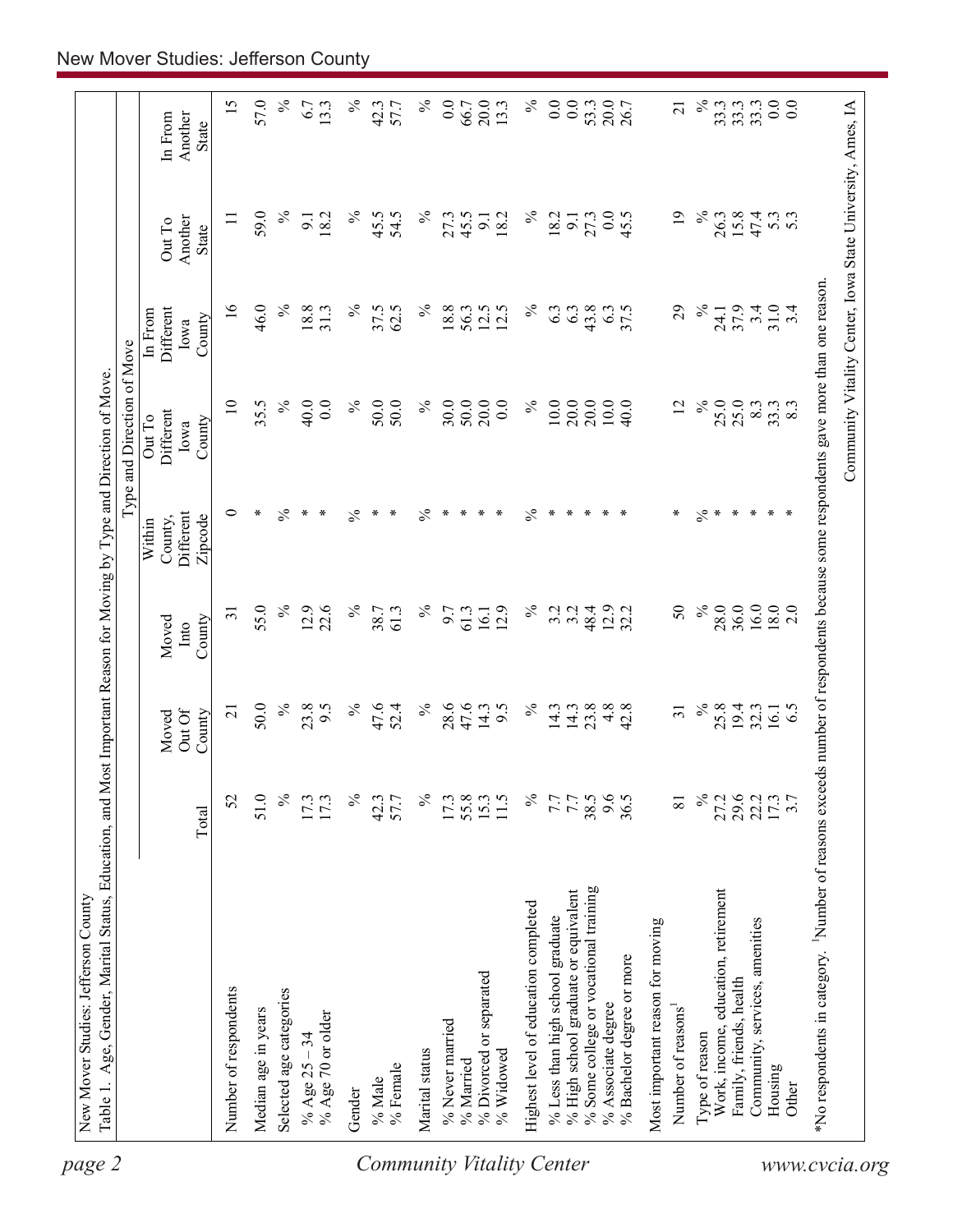|                                  | Table 2. Factors in Moving Decision by Type and Direction of Move                                  |           |                           |                         |                                           | Type and Direction of Move            |                                        |                                                            |                             |
|----------------------------------|----------------------------------------------------------------------------------------------------|-----------|---------------------------|-------------------------|-------------------------------------------|---------------------------------------|----------------------------------------|------------------------------------------------------------|-----------------------------|
| www.cvcia.org                    |                                                                                                    | Total     | Out Of<br>County<br>Moved | County<br>Moved<br>Into | Different<br>County,<br>Zipcode<br>Within | Different<br>Out To<br>County<br>Iowa | Different<br>In From<br>County<br>lowa | Another<br>Out To<br>State                                 | Another<br>In From<br>State |
|                                  | Number of respondents                                                                              | 52        | $\overline{\Omega}$       | $\overline{31}$         | 0                                         | $\overline{10}$                       | $\frac{8}{1}$                          |                                                            | 15                          |
|                                  | Factors in Moving Decision                                                                         | $\%$ Yes' | $%$ Yes                   | $%$ Yes                 | $%$ Yes                                   | $%$ Yes                               | $%$ Yes                                | $%$ Yes                                                    | $%$ Yes                     |
|                                  | Moved, commuted, same employer                                                                     | 14.6      | 22.2                      | 10.0                    |                                           | 30.0                                  | 6.7                                    | 12.5                                                       | 13.3                        |
|                                  | Job transfer by employer to location                                                               | 8.3       | 10.5                      | 6.9                     |                                           | 10.0                                  | 0.0                                    | $\Xi$                                                      | 14.3                        |
|                                  | aid off from previous job                                                                          | 6.3       | 5.3                       | 6.9                     |                                           | 0.0                                   | 6.7                                    | $\Xi$                                                      | $\overline{71}$             |
|                                  | New job with new employer                                                                          | 18.8      |                           | 20.7                    |                                           | 30.0                                  | 33.3                                   | 0.0                                                        | $\overline{z}$              |
|                                  | Moved to look for new job or work                                                                  | 10.2      | 15.8                      | 6.7                     |                                           | 0.0                                   | 0.0                                    | 33.3                                                       | 13.3                        |
|                                  | Retired from previous employment                                                                   | 8.2       | 0.0                       | 13.3                    |                                           | 0.0                                   | 20.0                                   | 0.0                                                        | 67                          |
| <b>Community Vitality Center</b> | To be nearer parents                                                                               | 22.0      | 30.0                      | 16.7                    |                                           | 30.0                                  | 18.8                                   | 30.0                                                       | 14.3                        |
|                                  | To be nearer children                                                                              | 32.7      | 33.3                      | 32.3                    |                                           | 20.0                                  | 37.5                                   | 45.5                                                       | 26.7                        |
|                                  | To live with spouse or partner                                                                     | 7.7       | 6.6                       | 6.5                     |                                           | 20.0                                  | 12.5                                   | 0.0                                                        | 0.0                         |
|                                  | To be nearer siblings, other relatives                                                             |           | 28.6                      | 27.6                    |                                           | 20.0                                  | 33.3                                   | 36.4                                                       | 21.4                        |
|                                  | To be nearer friends, acquaintances                                                                | 28.0      | 35.0                      | 41.9                    |                                           | 40.0                                  | 31.3                                   | 30.0                                                       | 53.3                        |
|                                  | Change in marital status                                                                           | 7.7       | 4.8                       | 6.6                     |                                           | $10.0$                                | 18.8                                   | $\overline{0}$ .                                           | 0.0                         |
|                                  | Place easier find spouse or partner                                                                | 5.8       | 0.0                       | 6.7                     |                                           | 0.0                                   | 12.5                                   | $\overline{0.0}$                                           | $6.7$                       |
|                                  | Decline in health                                                                                  | 13.5      | 9.5                       | 16.1                    |                                           | 10.0                                  | 12.5                                   | $\overline{9}$ .                                           | 20.0                        |
|                                  | Take care aging parents                                                                            | 7.7       | 4.8                       | 6.7                     |                                           | 0.0                                   | 12.5                                   | $\overline{5}$                                             | 6.7                         |
|                                  |                                                                                                    |           |                           |                         |                                           |                                       |                                        |                                                            |                             |
|                                  | Find less congested place to live                                                                  | 32.7      | 19.0                      | 41.9                    |                                           | 40.0                                  | 25.0                                   | $0.0\,$                                                    | 60.0                        |
|                                  | Find safer place to live                                                                           | 26.9      | 9.5                       | 38.7                    |                                           | 20.0                                  | 18.8                                   | $\overline{0.0}$                                           | 60.0                        |
|                                  | Live in desirable natural environment                                                              | 48.1      | 57.1                      | 41.9                    |                                           | 60.0                                  | 25.0                                   | 54.5                                                       | 60.0                        |
|                                  | More outdoor recreation                                                                            | 36.5      | 38.1                      | 35.5                    |                                           | 20.0                                  | 25.0                                   | 54.5                                                       | 46.7                        |
|                                  | Find arts, entertainment, cultural                                                                 |           | 33.3                      | 22.6                    |                                           | $10.0$                                | 25.0                                   | 54.5                                                       | 20.0                        |
|                                  | Find simpler pace of life                                                                          | 46.2      | 23.8                      | 61.3                    |                                           | 30.0                                  | 50.0                                   | 18.2                                                       | 73.3                        |
|                                  | Find more exciting lifestyle                                                                       | 21.2      |                           | 12.9                    |                                           | 20.0                                  | 6.3                                    | 45.5                                                       | 20.0                        |
|                                  | Live someplace new, have fresh start                                                               | 44.2      | $33.3$<br>$28.6$          | 54.8                    |                                           | 30.0                                  | 43.8                                   | 27.3                                                       | 66.7                        |
|                                  | Lower cost of housing                                                                              | 30.8      |                           | 45.2                    |                                           | 20.0                                  | 18.8                                   | 0.0                                                        | 73.3                        |
|                                  | Have lower taxes                                                                                   | 27.5      | $9.\overline{5}$<br>23.8  | 30.0                    |                                           | 20.0                                  | 12.5                                   | 27.3                                                       | 50.0                        |
|                                  | Have better internet, tv, phone                                                                    | 3.8       | 0.0                       | 6.5                     |                                           | 0.0                                   | 6.3                                    | 0.0                                                        | 6.7                         |
|                                  | Find better quality local schools                                                                  | 11.5      | 4.8                       | 16.1                    |                                           | 10.0                                  | $0.0\,$                                | 0.0                                                        | 33.3                        |
|                                  | Opportunities children to achieve                                                                  |           | 14.3                      | 19.4                    |                                           | 10.0                                  | 0.0                                    | 18.2                                                       | 40.0                        |
|                                  | Have more ethnic diversity                                                                         | 173       | 14.3                      | 22.6                    |                                           | 10.0                                  | 25.0                                   | 18.2                                                       | 20.0                        |
|                                  | Have less ethnic diversity                                                                         |           | 4.8                       | 6.7                     |                                           | 10.0                                  | 6.3                                    | $\overline{0.0}$                                           | 13.3                        |
| page 3                           | *No respondents in category. <sup>1</sup> Respondents could respond "Yes" to more than one factor. |           |                           |                         |                                           |                                       |                                        |                                                            |                             |
|                                  |                                                                                                    |           |                           |                         |                                           |                                       |                                        |                                                            |                             |
|                                  |                                                                                                    |           |                           |                         |                                           |                                       |                                        | Community Vitality Center, Iowa State University, Ames, IA |                             |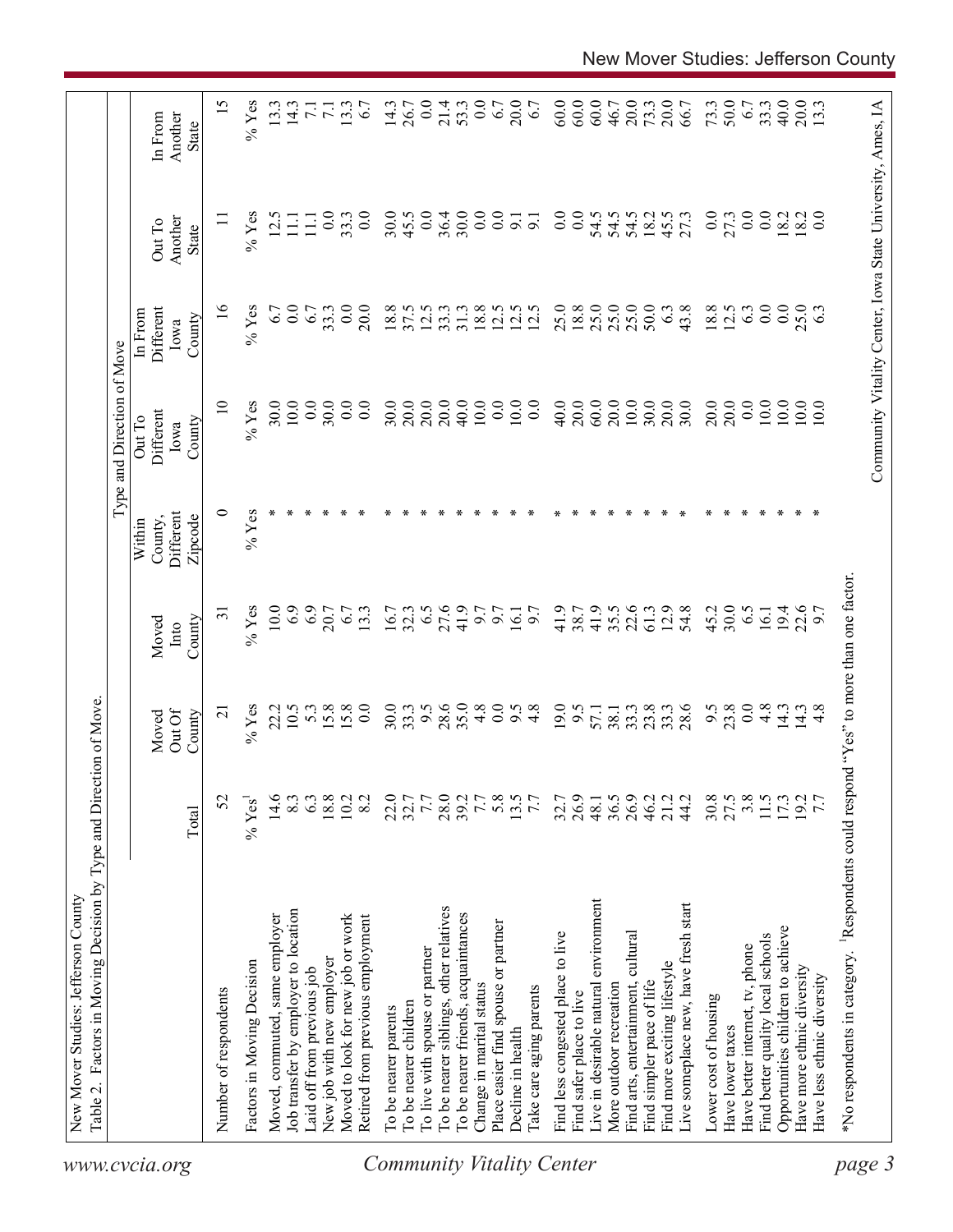| page 4                    | Table 3. Lived in Area Previously, Sources of Informatio<br>New Mover Studies: Jefferson County   |                      |                           |                         |                                           | n, Ease of Finding Housing, and Household Income by Type and Direction of Move |                                        |                                                            |                             |
|---------------------------|---------------------------------------------------------------------------------------------------|----------------------|---------------------------|-------------------------|-------------------------------------------|--------------------------------------------------------------------------------|----------------------------------------|------------------------------------------------------------|-----------------------------|
|                           |                                                                                                   |                      |                           |                         |                                           | Type and Direction of Move                                                     |                                        |                                                            |                             |
|                           |                                                                                                   | Total                | Out Of<br>County<br>Moved | County<br>Moved<br>Into | Different<br>Zipcode<br>County,<br>Within | Different<br>Out To<br>County<br>Iowa                                          | Different<br>In From<br>County<br>Iowa | Another<br>Out To<br>State                                 | Another<br>In From<br>State |
|                           |                                                                                                   |                      | $\overline{c}$            | $\overline{31}$         | 0                                         | $\overline{10}$                                                                |                                        |                                                            |                             |
|                           | Number of respondents                                                                             | 52                   |                           |                         |                                           |                                                                                | $\frac{6}{1}$                          |                                                            | 15                          |
|                           | Previously had lived:                                                                             | $\%$ Yes             | $%$ Yes                   | $%$ Yes                 | $%$ Yes                                   | $%$ Yes                                                                        | $%$ Yes                                | $%$ Yes                                                    | $%$ Yes                     |
|                           | In current state                                                                                  | 72.5                 | 81.0                      | 66.7                    |                                           | 100.0                                                                          | 86.7                                   | 63.6                                                       | 46.7                        |
|                           | In current county                                                                                 | 40.8                 | 50.0                      | 34.5                    |                                           | 50.0                                                                           | 35.7                                   | 50.0                                                       | 33.3                        |
|                           | In or near current city/town                                                                      | 39.6                 | 45.0                      | 35.7                    |                                           | 40.0                                                                           | 38.5                                   | 50.0                                                       | 33.3                        |
|                           | Used source of information for move                                                               | $%$ Yes <sup>1</sup> | $%$ Yes                   | $%$ Yes                 | $%$ Yes                                   | $%$ Yes                                                                        | $%$ Yes                                | $%$ Yes                                                    | $%$ Yes                     |
|                           | Internet                                                                                          | 34.6                 | 33.3                      | 35.3                    |                                           | 10.0                                                                           | 12.5                                   | 54.5                                                       | 60.0                        |
|                           | TV, magazines, newspapers                                                                         | 17.3                 | 23.8                      | 12.9                    |                                           | 30.0                                                                           | 0.0                                    | 18.2                                                       | 26.7                        |
|                           | Current community resident                                                                        | 21.2                 | 9.5                       | 29.0                    |                                           | $10.0$                                                                         | 18.8                                   | 9.1                                                        | 40.0                        |
|                           | Employer or co-workers                                                                            | 28.8                 | 23.8                      | 32.3                    |                                           | 30.0                                                                           | 37.5                                   | 18.2                                                       | 26.7                        |
|                           | Friends and acquaintances                                                                         | 48.1                 | 52.4                      | 45.2                    |                                           | 40.0                                                                           | 37.5                                   | 63.6                                                       | 53.3                        |
|                           | Family                                                                                            | 51.9                 | 61.9                      | 45.2                    |                                           | 50.0                                                                           | 56.3                                   | 72.7                                                       | 33.3                        |
|                           | Travel or vacation to new location                                                                | 23.1                 | 28.6                      | 19.4                    |                                           | 0.0                                                                            | 12.5                                   | 54.5                                                       | 26.7<br>13.3                |
|                           | Attended school or college there                                                                  | 3.8                  | $_{0.0}$                  | 6.5                     |                                           | 0.0                                                                            | 0.0                                    | 0.0                                                        |                             |
| Community Vitality Center | Ease of finding housing at new location                                                           | $\%$                 | $\%$                      | $\%$                    | న                                         | $\%$                                                                           | $\%$                                   | $\%$                                                       | $\%$                        |
|                           | Very difficult (1)                                                                                | 15.4                 | 14.3                      | $\overline{61}$         |                                           | 20.0                                                                           | 25.0                                   | 9.1                                                        | 6.7                         |
|                           | Somewhat difficult (2)                                                                            | 9.6                  | 6.6                       | 6.6                     |                                           | 20.0                                                                           | 6.3                                    | $\overline{0.0}$                                           | 13.3                        |
|                           | $\odot$<br>Neither difficult or easy                                                              | 9.6                  | 4.8                       | 12.9                    |                                           | 0.0                                                                            | 25.0                                   | $\overline{9}$ .                                           | 0.0                         |
|                           | Somewhat easy (4)                                                                                 | 25.0                 | 19.0                      | 29.0                    |                                           | 20.0                                                                           | 31.3                                   | 18.2                                                       | 26.7                        |
|                           | Very easy $(5)$                                                                                   | 40.4                 | 52.4                      | 32.3                    |                                           | 40.0                                                                           | 12.5                                   | 63.6                                                       | 53.3                        |
|                           | 5<br>Average rating finding housing (1                                                            | 3.65                 | 3.86                      | 3.52                    | ⊀                                         | 3.40                                                                           | 3.00                                   | 4.27                                                       | 4.07                        |
|                           | Household income for 2004                                                                         | $\%$                 | $\%$                      | $\lesssim$              | $\frac{5}{6}$                             | $\%$                                                                           | $\%$                                   | $\%$                                                       | $\%$                        |
|                           | Less than $$20,000$ (1)                                                                           | 26.0                 | 25.0                      | 26.7                    | ∗                                         | 22.2                                                                           | 37.5                                   | 27.3                                                       | 14.3                        |
|                           | $$20,000 - $34,999$ (2)                                                                           | 16.0                 | 15.0                      | 16.7                    |                                           | 22.2                                                                           | 12.5                                   | 9.1                                                        | 21.4                        |
|                           | $$35,000 - $49,999(3)$                                                                            | 12.0                 | $10.0\,$                  | 13.3                    |                                           | 11.1                                                                           | 12.5                                   | $\overline{9}$ .                                           | 14.3                        |
|                           | $$50,000 - $69,999(4)$                                                                            | 22.0                 | 20.0                      | 23.3                    |                                           | $\Xi$                                                                          | 37.5                                   | 27.3                                                       |                             |
|                           | $$70,000 - $99,999 (5)$                                                                           | 14.0                 | 20.0                      | 10.0                    |                                           | 33.3                                                                           | 0.0                                    | $9.1$<br>$18.2$                                            | 21.4                        |
|                           | $$100,000 - $149,999(6)$                                                                          | $10.0\,$             | $10.0\,$                  | 10.0                    |                                           | 0.0                                                                            | 0.0                                    |                                                            | 21.4                        |
|                           | \$150,000 or more (7)                                                                             | 0.0                  | 0.0                       | 0.0                     |                                           | $\overline{0}$ .                                                               | 0.0                                    | 0.0                                                        | 0.0                         |
|                           | Average income category $(1 - 7)$                                                                 | 3.12                 | 3.25                      | 3.03                    |                                           | 3.11                                                                           | 2.50                                   | 336                                                        | 3.64                        |
|                           | *No respondents in category. <sup>1</sup> Respondents could respond "Yes" to more than one source |                      |                           |                         |                                           |                                                                                |                                        |                                                            |                             |
| www.cvcia.org             |                                                                                                   |                      |                           |                         |                                           |                                                                                |                                        | Community Vitality Center, Iowa State University, Ames, IA |                             |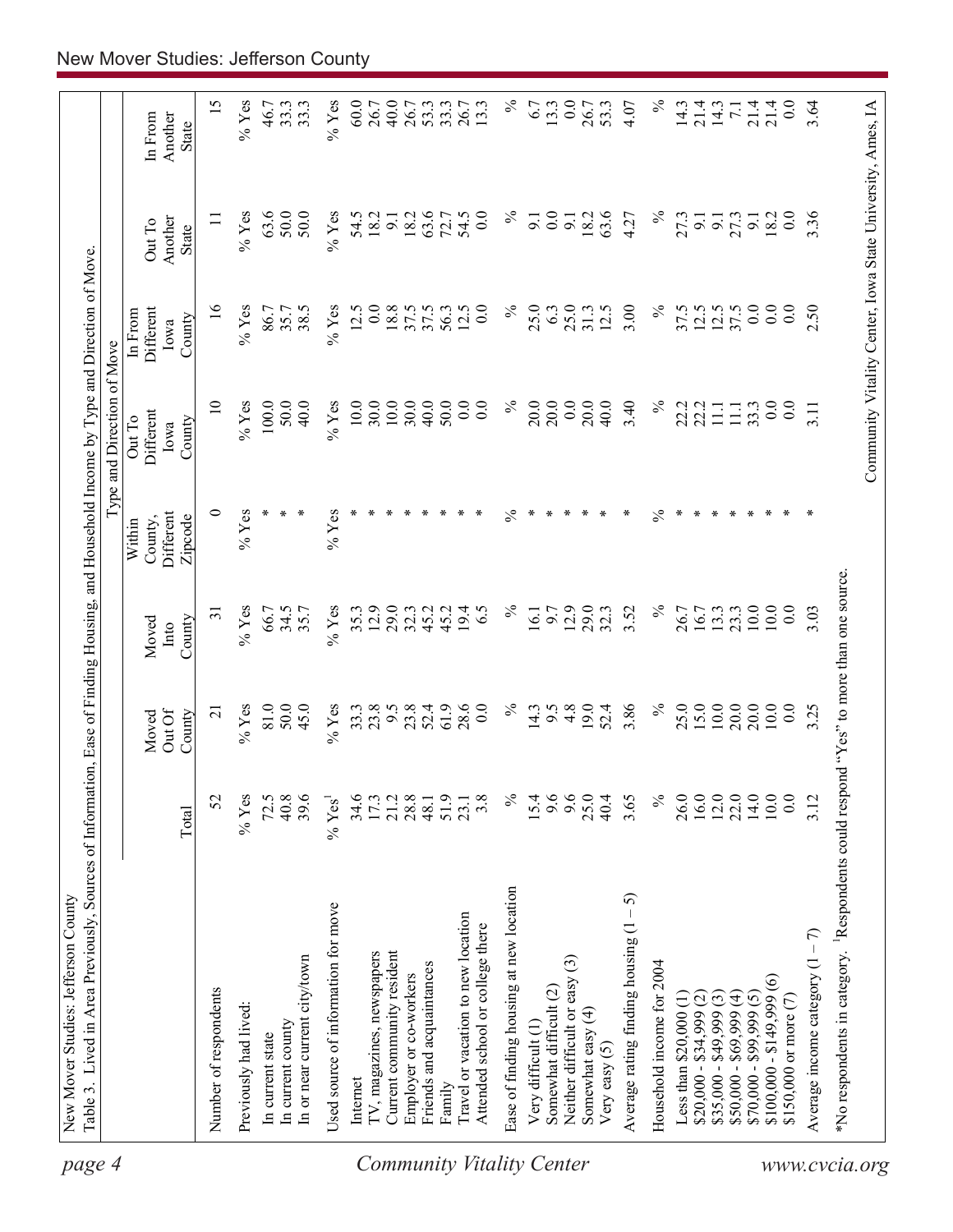| $\overline{16}$<br>$\%$<br>$\%$<br>$\%$<br>$\%$<br>0.0<br>18.8<br>$\overline{0.0}$<br>3.00<br>18.8<br>43.8<br>18.8<br>$\overline{0}$ .<br>56.3<br>12.5<br>12.5<br>12.5<br>6.3<br>3.38<br>12.5<br>63<br>37.5<br>43.8<br>12.5<br>6.3<br>37.5<br>43.8<br>3.94<br>Different<br>4.12<br>In From<br>County<br>Iowa<br>$\%$<br>10.0<br>30.0<br>$\frac{5}{6}$<br>20.0<br>10.0<br>$\%$<br>$\overline{10}$<br>70.0<br>30.0<br>0.0<br>3.30<br>$\%$<br>10.0<br>$10.0\,$<br>3.30<br>0.0<br>10.0<br>60.0<br>3.90<br>0.0<br>0.0<br>0.0<br>0.0<br>40.0<br>0.0<br>40.0<br>4.60<br>60.0<br>Different<br>Out To<br>County<br>Iowa<br>ᅌ<br>℅<br>℅<br>∗<br>∗<br>Different<br>$\%$<br>$\ast$<br>∗<br>∗<br>∗<br>∗<br>$\%$<br>∗<br>∗<br>∗<br>∗<br>$\ast$<br>∗<br>∗<br>∗<br>∗<br>∗<br>∗<br>∗<br>∗<br>∗<br>∗<br>∗<br>$\ast$<br>Zipcode<br>County,<br>Within<br>25.8<br>3.2<br>29.0<br>3.36<br>$\%$<br>12.9<br>29.0<br>$\%$<br>6.5<br>℅<br>12.9<br>41.9<br>2.65<br>$\%$<br>19.4<br>32.3<br>3.2<br>45.2<br>4.00<br>6.5<br>9.7<br>22.6<br>54.8<br>9.7<br>6.7<br>4.13<br>0.7<br>16.1<br>$\overline{31}$<br>County<br>Moved<br>Into<br>$\%$<br>$\%$<br>5.0<br>45.0<br>19.0<br>19.0<br>$\%$<br>0.0<br>0.0<br>30.0<br>20.0<br>3.60<br>$\%$<br>3.29<br>19.0<br>0.0<br>4.8<br>5.0<br>0.0<br>30.0<br>9.5<br>14.3<br>6.6<br>4.05<br>65.0<br>4.50<br>66.7<br>38.1<br>Out Of<br>$\overline{c}$<br>Moved<br>County<br>$\frac{17.6}{7.8}$<br>$\frac{6}{6}$<br>$5.9$<br>$5.9$<br>$5.9$<br>43.1<br>$\%$<br>25.5<br>$\frac{5}{6}$<br>17.6<br>13.7<br>3.02<br>$9.6$<br>34.6<br>23.1<br>$\%$<br>15.4<br>3.33<br>58.8<br>$7.7$<br>$7.7$<br>21.2<br>53.8<br>4.02<br>4.27<br>52<br>Total<br>Current location income compared with<br>Average satisfaction previous $(1 - 5)$<br>Average rating do move over $(1 - 5)$<br>ନ<br>Neither dissatisfied or satisfied (3)<br>Neither dissatisfied or satisfied (3)<br>Average satisfaction current $(1 - 5)$<br>Satisfaction with previous location<br>Satisfaction with current location<br>Significantly higher income (5)<br>Average comparison income (1 -<br>Significantly lower income (1)<br>Somewhat higher income (4)<br>Somewhat lower income (2)<br>Would do move over again<br>Somewhat dissatisfied (2)<br>Somewhat dissatisfied (2)<br>previous location income<br>About same income (3)<br>Somewhat satisfied (4)<br>Somewhat satisfied (4)<br>Number of respondents<br>Very dissatisfied (1)<br>Very dissatisfied (1<br>Very satisfied (5)<br>Definitely yes (5)<br>Definitely not (1)<br>Very satisfied (5)<br>Probably yes (4)<br>Probably not (2)<br>Undecided (3)<br>www.cvcia.org | Type and Direction of Move |                            |                                    |
|-------------------------------------------------------------------------------------------------------------------------------------------------------------------------------------------------------------------------------------------------------------------------------------------------------------------------------------------------------------------------------------------------------------------------------------------------------------------------------------------------------------------------------------------------------------------------------------------------------------------------------------------------------------------------------------------------------------------------------------------------------------------------------------------------------------------------------------------------------------------------------------------------------------------------------------------------------------------------------------------------------------------------------------------------------------------------------------------------------------------------------------------------------------------------------------------------------------------------------------------------------------------------------------------------------------------------------------------------------------------------------------------------------------------------------------------------------------------------------------------------------------------------------------------------------------------------------------------------------------------------------------------------------------------------------------------------------------------------------------------------------------------------------------------------------------------------------------------------------------------------------------------------------------------------------------------------------------------------------------------------------------------------------------------------------------------------------------------------------------------------------------------------------------------------------------------------------------------------------------------------------------------------------------------------------------------------------------------------------------------------------------------------------------------------------------------------------------------------------------------------------------------------------------------------------------------------------------------------|----------------------------|----------------------------|------------------------------------|
|                                                                                                                                                                                                                                                                                                                                                                                                                                                                                                                                                                                                                                                                                                                                                                                                                                                                                                                                                                                                                                                                                                                                                                                                                                                                                                                                                                                                                                                                                                                                                                                                                                                                                                                                                                                                                                                                                                                                                                                                                                                                                                                                                                                                                                                                                                                                                                                                                                                                                                                                                                                                 |                            | Another<br>Out To<br>State | Another<br>In From<br><b>State</b> |
|                                                                                                                                                                                                                                                                                                                                                                                                                                                                                                                                                                                                                                                                                                                                                                                                                                                                                                                                                                                                                                                                                                                                                                                                                                                                                                                                                                                                                                                                                                                                                                                                                                                                                                                                                                                                                                                                                                                                                                                                                                                                                                                                                                                                                                                                                                                                                                                                                                                                                                                                                                                                 |                            | Ξ                          | 15                                 |
|                                                                                                                                                                                                                                                                                                                                                                                                                                                                                                                                                                                                                                                                                                                                                                                                                                                                                                                                                                                                                                                                                                                                                                                                                                                                                                                                                                                                                                                                                                                                                                                                                                                                                                                                                                                                                                                                                                                                                                                                                                                                                                                                                                                                                                                                                                                                                                                                                                                                                                                                                                                                 |                            |                            |                                    |
|                                                                                                                                                                                                                                                                                                                                                                                                                                                                                                                                                                                                                                                                                                                                                                                                                                                                                                                                                                                                                                                                                                                                                                                                                                                                                                                                                                                                                                                                                                                                                                                                                                                                                                                                                                                                                                                                                                                                                                                                                                                                                                                                                                                                                                                                                                                                                                                                                                                                                                                                                                                                 |                            | $\%$                       | ℅                                  |
| <b>Community Vitality Center</b>                                                                                                                                                                                                                                                                                                                                                                                                                                                                                                                                                                                                                                                                                                                                                                                                                                                                                                                                                                                                                                                                                                                                                                                                                                                                                                                                                                                                                                                                                                                                                                                                                                                                                                                                                                                                                                                                                                                                                                                                                                                                                                                                                                                                                                                                                                                                                                                                                                                                                                                                                                |                            | 10.0                       | 33.3                               |
|                                                                                                                                                                                                                                                                                                                                                                                                                                                                                                                                                                                                                                                                                                                                                                                                                                                                                                                                                                                                                                                                                                                                                                                                                                                                                                                                                                                                                                                                                                                                                                                                                                                                                                                                                                                                                                                                                                                                                                                                                                                                                                                                                                                                                                                                                                                                                                                                                                                                                                                                                                                                 |                            | 0.0                        | 26.7                               |
|                                                                                                                                                                                                                                                                                                                                                                                                                                                                                                                                                                                                                                                                                                                                                                                                                                                                                                                                                                                                                                                                                                                                                                                                                                                                                                                                                                                                                                                                                                                                                                                                                                                                                                                                                                                                                                                                                                                                                                                                                                                                                                                                                                                                                                                                                                                                                                                                                                                                                                                                                                                                 |                            | 20.0                       | 26.7                               |
|                                                                                                                                                                                                                                                                                                                                                                                                                                                                                                                                                                                                                                                                                                                                                                                                                                                                                                                                                                                                                                                                                                                                                                                                                                                                                                                                                                                                                                                                                                                                                                                                                                                                                                                                                                                                                                                                                                                                                                                                                                                                                                                                                                                                                                                                                                                                                                                                                                                                                                                                                                                                 |                            | 30.0                       | 67                                 |
|                                                                                                                                                                                                                                                                                                                                                                                                                                                                                                                                                                                                                                                                                                                                                                                                                                                                                                                                                                                                                                                                                                                                                                                                                                                                                                                                                                                                                                                                                                                                                                                                                                                                                                                                                                                                                                                                                                                                                                                                                                                                                                                                                                                                                                                                                                                                                                                                                                                                                                                                                                                                 |                            | 40.0                       | 6.7                                |
|                                                                                                                                                                                                                                                                                                                                                                                                                                                                                                                                                                                                                                                                                                                                                                                                                                                                                                                                                                                                                                                                                                                                                                                                                                                                                                                                                                                                                                                                                                                                                                                                                                                                                                                                                                                                                                                                                                                                                                                                                                                                                                                                                                                                                                                                                                                                                                                                                                                                                                                                                                                                 |                            | 3.90                       | 2.27                               |
|                                                                                                                                                                                                                                                                                                                                                                                                                                                                                                                                                                                                                                                                                                                                                                                                                                                                                                                                                                                                                                                                                                                                                                                                                                                                                                                                                                                                                                                                                                                                                                                                                                                                                                                                                                                                                                                                                                                                                                                                                                                                                                                                                                                                                                                                                                                                                                                                                                                                                                                                                                                                 |                            | $\%$                       | $\%$                               |
|                                                                                                                                                                                                                                                                                                                                                                                                                                                                                                                                                                                                                                                                                                                                                                                                                                                                                                                                                                                                                                                                                                                                                                                                                                                                                                                                                                                                                                                                                                                                                                                                                                                                                                                                                                                                                                                                                                                                                                                                                                                                                                                                                                                                                                                                                                                                                                                                                                                                                                                                                                                                 |                            | $\overline{5}$             | 26.7                               |
|                                                                                                                                                                                                                                                                                                                                                                                                                                                                                                                                                                                                                                                                                                                                                                                                                                                                                                                                                                                                                                                                                                                                                                                                                                                                                                                                                                                                                                                                                                                                                                                                                                                                                                                                                                                                                                                                                                                                                                                                                                                                                                                                                                                                                                                                                                                                                                                                                                                                                                                                                                                                 |                            | 27.3                       | 13.3                               |
|                                                                                                                                                                                                                                                                                                                                                                                                                                                                                                                                                                                                                                                                                                                                                                                                                                                                                                                                                                                                                                                                                                                                                                                                                                                                                                                                                                                                                                                                                                                                                                                                                                                                                                                                                                                                                                                                                                                                                                                                                                                                                                                                                                                                                                                                                                                                                                                                                                                                                                                                                                                                 |                            | $\overline{9}$ .           | 0.0                                |
|                                                                                                                                                                                                                                                                                                                                                                                                                                                                                                                                                                                                                                                                                                                                                                                                                                                                                                                                                                                                                                                                                                                                                                                                                                                                                                                                                                                                                                                                                                                                                                                                                                                                                                                                                                                                                                                                                                                                                                                                                                                                                                                                                                                                                                                                                                                                                                                                                                                                                                                                                                                                 |                            | 36.4                       | 20.0                               |
|                                                                                                                                                                                                                                                                                                                                                                                                                                                                                                                                                                                                                                                                                                                                                                                                                                                                                                                                                                                                                                                                                                                                                                                                                                                                                                                                                                                                                                                                                                                                                                                                                                                                                                                                                                                                                                                                                                                                                                                                                                                                                                                                                                                                                                                                                                                                                                                                                                                                                                                                                                                                 |                            | 18.2                       | 40.0                               |
|                                                                                                                                                                                                                                                                                                                                                                                                                                                                                                                                                                                                                                                                                                                                                                                                                                                                                                                                                                                                                                                                                                                                                                                                                                                                                                                                                                                                                                                                                                                                                                                                                                                                                                                                                                                                                                                                                                                                                                                                                                                                                                                                                                                                                                                                                                                                                                                                                                                                                                                                                                                                 |                            | 3.27                       | 3.33                               |
|                                                                                                                                                                                                                                                                                                                                                                                                                                                                                                                                                                                                                                                                                                                                                                                                                                                                                                                                                                                                                                                                                                                                                                                                                                                                                                                                                                                                                                                                                                                                                                                                                                                                                                                                                                                                                                                                                                                                                                                                                                                                                                                                                                                                                                                                                                                                                                                                                                                                                                                                                                                                 |                            | $\%$                       | $\%$                               |
|                                                                                                                                                                                                                                                                                                                                                                                                                                                                                                                                                                                                                                                                                                                                                                                                                                                                                                                                                                                                                                                                                                                                                                                                                                                                                                                                                                                                                                                                                                                                                                                                                                                                                                                                                                                                                                                                                                                                                                                                                                                                                                                                                                                                                                                                                                                                                                                                                                                                                                                                                                                                 |                            | 18.2                       | 6.7                                |
|                                                                                                                                                                                                                                                                                                                                                                                                                                                                                                                                                                                                                                                                                                                                                                                                                                                                                                                                                                                                                                                                                                                                                                                                                                                                                                                                                                                                                                                                                                                                                                                                                                                                                                                                                                                                                                                                                                                                                                                                                                                                                                                                                                                                                                                                                                                                                                                                                                                                                                                                                                                                 |                            | 0.0                        | 13.3                               |
|                                                                                                                                                                                                                                                                                                                                                                                                                                                                                                                                                                                                                                                                                                                                                                                                                                                                                                                                                                                                                                                                                                                                                                                                                                                                                                                                                                                                                                                                                                                                                                                                                                                                                                                                                                                                                                                                                                                                                                                                                                                                                                                                                                                                                                                                                                                                                                                                                                                                                                                                                                                                 |                            | 0.0                        | 13.3                               |
|                                                                                                                                                                                                                                                                                                                                                                                                                                                                                                                                                                                                                                                                                                                                                                                                                                                                                                                                                                                                                                                                                                                                                                                                                                                                                                                                                                                                                                                                                                                                                                                                                                                                                                                                                                                                                                                                                                                                                                                                                                                                                                                                                                                                                                                                                                                                                                                                                                                                                                                                                                                                 |                            | 9.1                        | 20.0                               |
|                                                                                                                                                                                                                                                                                                                                                                                                                                                                                                                                                                                                                                                                                                                                                                                                                                                                                                                                                                                                                                                                                                                                                                                                                                                                                                                                                                                                                                                                                                                                                                                                                                                                                                                                                                                                                                                                                                                                                                                                                                                                                                                                                                                                                                                                                                                                                                                                                                                                                                                                                                                                 |                            | 72.7                       | 46.7                               |
|                                                                                                                                                                                                                                                                                                                                                                                                                                                                                                                                                                                                                                                                                                                                                                                                                                                                                                                                                                                                                                                                                                                                                                                                                                                                                                                                                                                                                                                                                                                                                                                                                                                                                                                                                                                                                                                                                                                                                                                                                                                                                                                                                                                                                                                                                                                                                                                                                                                                                                                                                                                                 |                            | 4.18                       | 3.87                               |
|                                                                                                                                                                                                                                                                                                                                                                                                                                                                                                                                                                                                                                                                                                                                                                                                                                                                                                                                                                                                                                                                                                                                                                                                                                                                                                                                                                                                                                                                                                                                                                                                                                                                                                                                                                                                                                                                                                                                                                                                                                                                                                                                                                                                                                                                                                                                                                                                                                                                                                                                                                                                 |                            | $\%$                       | $\%$                               |
|                                                                                                                                                                                                                                                                                                                                                                                                                                                                                                                                                                                                                                                                                                                                                                                                                                                                                                                                                                                                                                                                                                                                                                                                                                                                                                                                                                                                                                                                                                                                                                                                                                                                                                                                                                                                                                                                                                                                                                                                                                                                                                                                                                                                                                                                                                                                                                                                                                                                                                                                                                                                 |                            | 10.0                       | $\overline{0}$ .                   |
|                                                                                                                                                                                                                                                                                                                                                                                                                                                                                                                                                                                                                                                                                                                                                                                                                                                                                                                                                                                                                                                                                                                                                                                                                                                                                                                                                                                                                                                                                                                                                                                                                                                                                                                                                                                                                                                                                                                                                                                                                                                                                                                                                                                                                                                                                                                                                                                                                                                                                                                                                                                                 |                            | 0.0                        | 6.7                                |
|                                                                                                                                                                                                                                                                                                                                                                                                                                                                                                                                                                                                                                                                                                                                                                                                                                                                                                                                                                                                                                                                                                                                                                                                                                                                                                                                                                                                                                                                                                                                                                                                                                                                                                                                                                                                                                                                                                                                                                                                                                                                                                                                                                                                                                                                                                                                                                                                                                                                                                                                                                                                 |                            | 0.0                        | 20.0                               |
|                                                                                                                                                                                                                                                                                                                                                                                                                                                                                                                                                                                                                                                                                                                                                                                                                                                                                                                                                                                                                                                                                                                                                                                                                                                                                                                                                                                                                                                                                                                                                                                                                                                                                                                                                                                                                                                                                                                                                                                                                                                                                                                                                                                                                                                                                                                                                                                                                                                                                                                                                                                                 |                            | 20.0                       | 67                                 |
|                                                                                                                                                                                                                                                                                                                                                                                                                                                                                                                                                                                                                                                                                                                                                                                                                                                                                                                                                                                                                                                                                                                                                                                                                                                                                                                                                                                                                                                                                                                                                                                                                                                                                                                                                                                                                                                                                                                                                                                                                                                                                                                                                                                                                                                                                                                                                                                                                                                                                                                                                                                                 |                            | 70.0                       | 66.7                               |
|                                                                                                                                                                                                                                                                                                                                                                                                                                                                                                                                                                                                                                                                                                                                                                                                                                                                                                                                                                                                                                                                                                                                                                                                                                                                                                                                                                                                                                                                                                                                                                                                                                                                                                                                                                                                                                                                                                                                                                                                                                                                                                                                                                                                                                                                                                                                                                                                                                                                                                                                                                                                 |                            | 4.40                       | 4.33                               |
| *No respondents in category                                                                                                                                                                                                                                                                                                                                                                                                                                                                                                                                                                                                                                                                                                                                                                                                                                                                                                                                                                                                                                                                                                                                                                                                                                                                                                                                                                                                                                                                                                                                                                                                                                                                                                                                                                                                                                                                                                                                                                                                                                                                                                                                                                                                                                                                                                                                                                                                                                                                                                                                                                     |                            |                            |                                    |
| Community Vitality Center, Iowa State University, Ames, IA<br>page 5                                                                                                                                                                                                                                                                                                                                                                                                                                                                                                                                                                                                                                                                                                                                                                                                                                                                                                                                                                                                                                                                                                                                                                                                                                                                                                                                                                                                                                                                                                                                                                                                                                                                                                                                                                                                                                                                                                                                                                                                                                                                                                                                                                                                                                                                                                                                                                                                                                                                                                                            |                            |                            |                                    |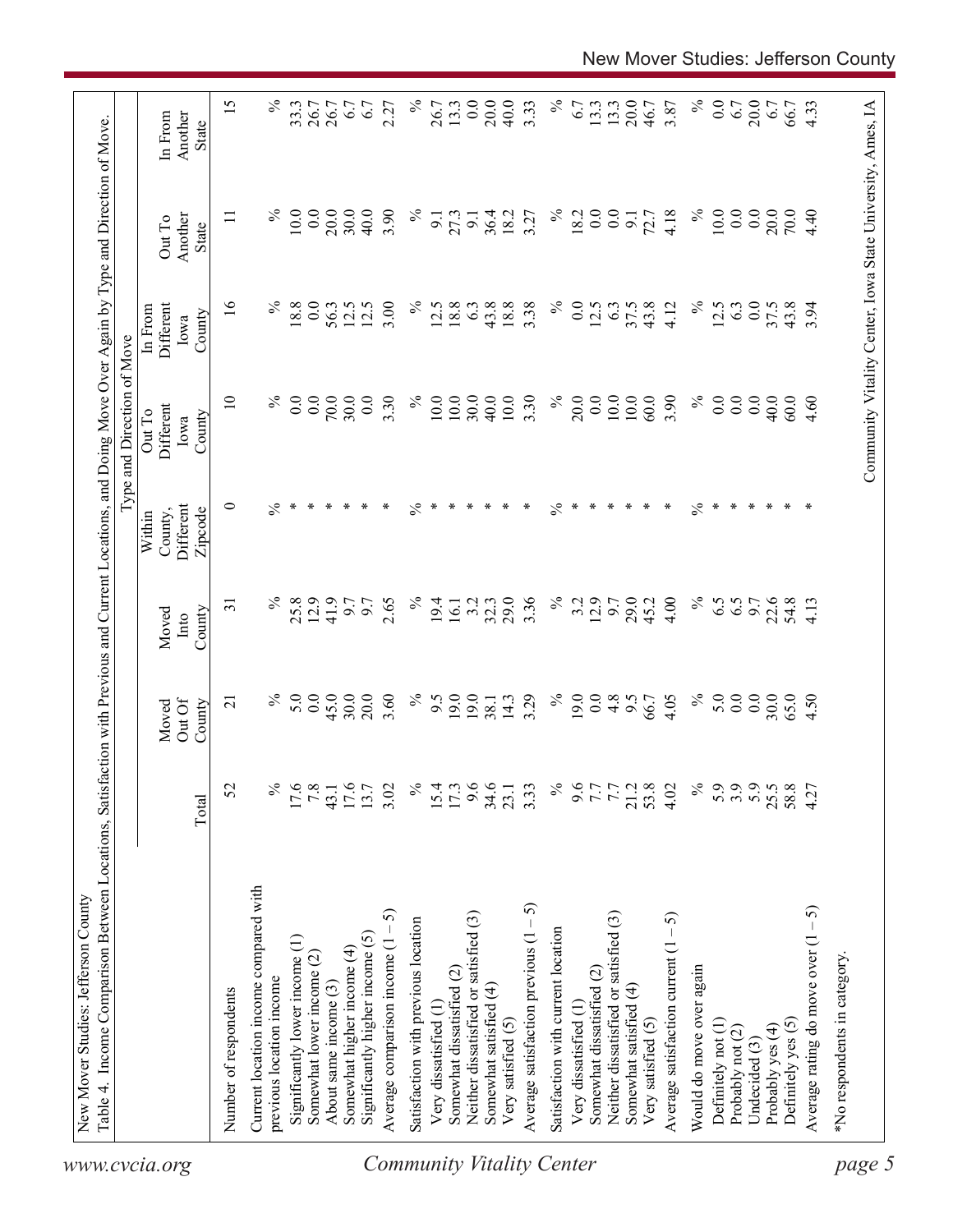| $\%$<br>$\%$<br>14.6<br>$\%$<br>159<br>53.5<br>$\%$<br>$\%$<br>5.0<br>31.6<br>210<br>17.0<br>43.9<br>14.5<br>12.0<br>8.2<br>40.5<br>22.9<br>6.2<br>0.5<br>5.7<br>67.7<br>33.3<br>15.1<br>56.1<br>37.1<br>Another<br>In From<br>State<br>$\%$<br>$\%$<br>63.0<br>37.0<br>$\%$<br>$\%$<br>$\%$<br>50.9<br>13.6<br>29.0<br>41.0<br>24.0<br>$\overline{7.6}$<br>11.0<br>16.9<br>57.6<br>169<br>4.7<br>1.8<br>19.3<br>64.7<br>8.4<br>4.2<br>10.2<br>$\overline{9}$<br>121<br>Another<br>Out To<br><b>State</b><br>$\%$<br>$\%$<br>$\%$<br>17.6<br>$\approx$<br>17.0<br>2.3<br>44.0<br>12.6<br>$\%$<br>57.4<br>25.0<br>6.9<br>$3.\overline{5}$<br>37.0<br>288<br>21.2<br>207<br>21.7<br>53.9<br>10.8<br>29.3<br>12.7<br>23.3<br>Different<br>46.1<br>36.1<br>In From<br>County<br>Iowa<br>206<br>43.0<br>$\%$<br>$\%$<br>$\%$<br>45.0<br>20.9<br>$\%$<br>54.6<br>$\%$<br>13.8<br>16.8<br>6.8<br>20.0<br>289<br>20.8<br>18.0<br>$13.8$<br>2.3<br>10.2<br>45.4<br>9.4<br>31.2<br>12.7<br>60.1<br>Different<br>Out To<br>County<br>Iowa<br>$\%$<br>45.0<br>$\%$<br>$\%$<br>25.0<br>85<br>20.0<br>$\%$<br>54.8<br>45.2<br>7.2<br>28.6<br>29.8<br>115<br>$\%$<br>14.3<br>9.5<br>15.7<br>13.9<br><b>Different</b><br>10.7<br>64.3<br>10.7<br>50.4<br>24.7<br>$\ddot{0}$<br>19.1<br>Zipcode<br>County,<br>Within<br>$\%$<br>$\%$<br>366<br>48.0<br>18.9<br>$\%$<br>8.6<br>61.9<br>$\%$<br>21.9<br>14.5<br>$\%$<br>50.4<br>49.6<br>20.5<br>498<br>27.5<br>$12.4$<br>1.6<br>16.3<br>38.5<br>36.5<br>9.1<br>$\frac{1}{4}$<br>30.3<br>10.7<br>Moved<br>County<br>Into<br>$\%$<br>$\%$<br>22.0<br>42.0<br>22.0<br>$\%$<br>$\%$<br>9.0<br>$\%$<br>5.8<br>26.0<br>458<br>9.8<br>57.7<br>42.3<br>$15.8$<br>61.8<br>11.8<br>47.2<br>$10.5$<br>2.2<br>13.3<br>16.7<br>18.1<br>327<br>Out Of<br>County<br>Moved<br>$\%$<br>$\%$<br>$10.6$<br>38.4<br>22.0<br>22.0<br>15.7<br>1.6<br>46.0<br>13.2<br>$\%$<br>54.5<br>45.5<br>$\%$<br>12.0<br>62.4<br>9.4<br>$\%$<br>$17.3$<br>28.3<br>38.8<br>737<br>21.3<br>16.3<br>5.1<br>1,011<br>Total<br>% Some college or vocational training<br>% High school graduate or equivalent<br>Work, income, retirement, education<br>Highest level of education completed<br>% Less than high school graduate<br>Community, services, amenities<br>Most important reason for moving<br>% Bachelor degree or more<br>% Divorced or separated<br>Family, friends, health<br>Number of respondents<br>Selected age categories<br>% Associate degree<br>Number of reasons<br>Median age in years<br>% Age 70 or older<br>% Never married<br>Type of reason<br>% Age $25 - 34$<br>Marital status<br>% Widowed<br>% Married<br>% Female<br>Housing<br>% Male<br>Other<br>Gender | Number of reasons exceeds number of respondents because some respondents gave more than one reason. | Type and Direction of Move |  |
|-----------------------------------------------------------------------------------------------------------------------------------------------------------------------------------------------------------------------------------------------------------------------------------------------------------------------------------------------------------------------------------------------------------------------------------------------------------------------------------------------------------------------------------------------------------------------------------------------------------------------------------------------------------------------------------------------------------------------------------------------------------------------------------------------------------------------------------------------------------------------------------------------------------------------------------------------------------------------------------------------------------------------------------------------------------------------------------------------------------------------------------------------------------------------------------------------------------------------------------------------------------------------------------------------------------------------------------------------------------------------------------------------------------------------------------------------------------------------------------------------------------------------------------------------------------------------------------------------------------------------------------------------------------------------------------------------------------------------------------------------------------------------------------------------------------------------------------------------------------------------------------------------------------------------------------------------------------------------------------------------------------------------------------------------------------------------------------------------------------------------------------------------------------------------------------------------------------------------------------------------------------------------------------------------------------------------------------------------------------------------------------------------------------------------------------------------------------------------------------------------------------------------------------------------------------------------------------------------------------------------------------------------------------------------------------|-----------------------------------------------------------------------------------------------------|----------------------------|--|
|                                                                                                                                                                                                                                                                                                                                                                                                                                                                                                                                                                                                                                                                                                                                                                                                                                                                                                                                                                                                                                                                                                                                                                                                                                                                                                                                                                                                                                                                                                                                                                                                                                                                                                                                                                                                                                                                                                                                                                                                                                                                                                                                                                                                                                                                                                                                                                                                                                                                                                                                                                                                                                                                                   |                                                                                                     |                            |  |
|                                                                                                                                                                                                                                                                                                                                                                                                                                                                                                                                                                                                                                                                                                                                                                                                                                                                                                                                                                                                                                                                                                                                                                                                                                                                                                                                                                                                                                                                                                                                                                                                                                                                                                                                                                                                                                                                                                                                                                                                                                                                                                                                                                                                                                                                                                                                                                                                                                                                                                                                                                                                                                                                                   |                                                                                                     |                            |  |
|                                                                                                                                                                                                                                                                                                                                                                                                                                                                                                                                                                                                                                                                                                                                                                                                                                                                                                                                                                                                                                                                                                                                                                                                                                                                                                                                                                                                                                                                                                                                                                                                                                                                                                                                                                                                                                                                                                                                                                                                                                                                                                                                                                                                                                                                                                                                                                                                                                                                                                                                                                                                                                                                                   |                                                                                                     |                            |  |
|                                                                                                                                                                                                                                                                                                                                                                                                                                                                                                                                                                                                                                                                                                                                                                                                                                                                                                                                                                                                                                                                                                                                                                                                                                                                                                                                                                                                                                                                                                                                                                                                                                                                                                                                                                                                                                                                                                                                                                                                                                                                                                                                                                                                                                                                                                                                                                                                                                                                                                                                                                                                                                                                                   |                                                                                                     |                            |  |
|                                                                                                                                                                                                                                                                                                                                                                                                                                                                                                                                                                                                                                                                                                                                                                                                                                                                                                                                                                                                                                                                                                                                                                                                                                                                                                                                                                                                                                                                                                                                                                                                                                                                                                                                                                                                                                                                                                                                                                                                                                                                                                                                                                                                                                                                                                                                                                                                                                                                                                                                                                                                                                                                                   |                                                                                                     |                            |  |
|                                                                                                                                                                                                                                                                                                                                                                                                                                                                                                                                                                                                                                                                                                                                                                                                                                                                                                                                                                                                                                                                                                                                                                                                                                                                                                                                                                                                                                                                                                                                                                                                                                                                                                                                                                                                                                                                                                                                                                                                                                                                                                                                                                                                                                                                                                                                                                                                                                                                                                                                                                                                                                                                                   |                                                                                                     |                            |  |
|                                                                                                                                                                                                                                                                                                                                                                                                                                                                                                                                                                                                                                                                                                                                                                                                                                                                                                                                                                                                                                                                                                                                                                                                                                                                                                                                                                                                                                                                                                                                                                                                                                                                                                                                                                                                                                                                                                                                                                                                                                                                                                                                                                                                                                                                                                                                                                                                                                                                                                                                                                                                                                                                                   |                                                                                                     |                            |  |
|                                                                                                                                                                                                                                                                                                                                                                                                                                                                                                                                                                                                                                                                                                                                                                                                                                                                                                                                                                                                                                                                                                                                                                                                                                                                                                                                                                                                                                                                                                                                                                                                                                                                                                                                                                                                                                                                                                                                                                                                                                                                                                                                                                                                                                                                                                                                                                                                                                                                                                                                                                                                                                                                                   |                                                                                                     |                            |  |
|                                                                                                                                                                                                                                                                                                                                                                                                                                                                                                                                                                                                                                                                                                                                                                                                                                                                                                                                                                                                                                                                                                                                                                                                                                                                                                                                                                                                                                                                                                                                                                                                                                                                                                                                                                                                                                                                                                                                                                                                                                                                                                                                                                                                                                                                                                                                                                                                                                                                                                                                                                                                                                                                                   |                                                                                                     |                            |  |
|                                                                                                                                                                                                                                                                                                                                                                                                                                                                                                                                                                                                                                                                                                                                                                                                                                                                                                                                                                                                                                                                                                                                                                                                                                                                                                                                                                                                                                                                                                                                                                                                                                                                                                                                                                                                                                                                                                                                                                                                                                                                                                                                                                                                                                                                                                                                                                                                                                                                                                                                                                                                                                                                                   |                                                                                                     |                            |  |
|                                                                                                                                                                                                                                                                                                                                                                                                                                                                                                                                                                                                                                                                                                                                                                                                                                                                                                                                                                                                                                                                                                                                                                                                                                                                                                                                                                                                                                                                                                                                                                                                                                                                                                                                                                                                                                                                                                                                                                                                                                                                                                                                                                                                                                                                                                                                                                                                                                                                                                                                                                                                                                                                                   |                                                                                                     |                            |  |
|                                                                                                                                                                                                                                                                                                                                                                                                                                                                                                                                                                                                                                                                                                                                                                                                                                                                                                                                                                                                                                                                                                                                                                                                                                                                                                                                                                                                                                                                                                                                                                                                                                                                                                                                                                                                                                                                                                                                                                                                                                                                                                                                                                                                                                                                                                                                                                                                                                                                                                                                                                                                                                                                                   |                                                                                                     |                            |  |
|                                                                                                                                                                                                                                                                                                                                                                                                                                                                                                                                                                                                                                                                                                                                                                                                                                                                                                                                                                                                                                                                                                                                                                                                                                                                                                                                                                                                                                                                                                                                                                                                                                                                                                                                                                                                                                                                                                                                                                                                                                                                                                                                                                                                                                                                                                                                                                                                                                                                                                                                                                                                                                                                                   |                                                                                                     |                            |  |
|                                                                                                                                                                                                                                                                                                                                                                                                                                                                                                                                                                                                                                                                                                                                                                                                                                                                                                                                                                                                                                                                                                                                                                                                                                                                                                                                                                                                                                                                                                                                                                                                                                                                                                                                                                                                                                                                                                                                                                                                                                                                                                                                                                                                                                                                                                                                                                                                                                                                                                                                                                                                                                                                                   |                                                                                                     |                            |  |
|                                                                                                                                                                                                                                                                                                                                                                                                                                                                                                                                                                                                                                                                                                                                                                                                                                                                                                                                                                                                                                                                                                                                                                                                                                                                                                                                                                                                                                                                                                                                                                                                                                                                                                                                                                                                                                                                                                                                                                                                                                                                                                                                                                                                                                                                                                                                                                                                                                                                                                                                                                                                                                                                                   |                                                                                                     |                            |  |
|                                                                                                                                                                                                                                                                                                                                                                                                                                                                                                                                                                                                                                                                                                                                                                                                                                                                                                                                                                                                                                                                                                                                                                                                                                                                                                                                                                                                                                                                                                                                                                                                                                                                                                                                                                                                                                                                                                                                                                                                                                                                                                                                                                                                                                                                                                                                                                                                                                                                                                                                                                                                                                                                                   |                                                                                                     |                            |  |
|                                                                                                                                                                                                                                                                                                                                                                                                                                                                                                                                                                                                                                                                                                                                                                                                                                                                                                                                                                                                                                                                                                                                                                                                                                                                                                                                                                                                                                                                                                                                                                                                                                                                                                                                                                                                                                                                                                                                                                                                                                                                                                                                                                                                                                                                                                                                                                                                                                                                                                                                                                                                                                                                                   |                                                                                                     |                            |  |
|                                                                                                                                                                                                                                                                                                                                                                                                                                                                                                                                                                                                                                                                                                                                                                                                                                                                                                                                                                                                                                                                                                                                                                                                                                                                                                                                                                                                                                                                                                                                                                                                                                                                                                                                                                                                                                                                                                                                                                                                                                                                                                                                                                                                                                                                                                                                                                                                                                                                                                                                                                                                                                                                                   |                                                                                                     |                            |  |
|                                                                                                                                                                                                                                                                                                                                                                                                                                                                                                                                                                                                                                                                                                                                                                                                                                                                                                                                                                                                                                                                                                                                                                                                                                                                                                                                                                                                                                                                                                                                                                                                                                                                                                                                                                                                                                                                                                                                                                                                                                                                                                                                                                                                                                                                                                                                                                                                                                                                                                                                                                                                                                                                                   |                                                                                                     |                            |  |
|                                                                                                                                                                                                                                                                                                                                                                                                                                                                                                                                                                                                                                                                                                                                                                                                                                                                                                                                                                                                                                                                                                                                                                                                                                                                                                                                                                                                                                                                                                                                                                                                                                                                                                                                                                                                                                                                                                                                                                                                                                                                                                                                                                                                                                                                                                                                                                                                                                                                                                                                                                                                                                                                                   |                                                                                                     |                            |  |
|                                                                                                                                                                                                                                                                                                                                                                                                                                                                                                                                                                                                                                                                                                                                                                                                                                                                                                                                                                                                                                                                                                                                                                                                                                                                                                                                                                                                                                                                                                                                                                                                                                                                                                                                                                                                                                                                                                                                                                                                                                                                                                                                                                                                                                                                                                                                                                                                                                                                                                                                                                                                                                                                                   |                                                                                                     |                            |  |
|                                                                                                                                                                                                                                                                                                                                                                                                                                                                                                                                                                                                                                                                                                                                                                                                                                                                                                                                                                                                                                                                                                                                                                                                                                                                                                                                                                                                                                                                                                                                                                                                                                                                                                                                                                                                                                                                                                                                                                                                                                                                                                                                                                                                                                                                                                                                                                                                                                                                                                                                                                                                                                                                                   |                                                                                                     |                            |  |
|                                                                                                                                                                                                                                                                                                                                                                                                                                                                                                                                                                                                                                                                                                                                                                                                                                                                                                                                                                                                                                                                                                                                                                                                                                                                                                                                                                                                                                                                                                                                                                                                                                                                                                                                                                                                                                                                                                                                                                                                                                                                                                                                                                                                                                                                                                                                                                                                                                                                                                                                                                                                                                                                                   |                                                                                                     |                            |  |
|                                                                                                                                                                                                                                                                                                                                                                                                                                                                                                                                                                                                                                                                                                                                                                                                                                                                                                                                                                                                                                                                                                                                                                                                                                                                                                                                                                                                                                                                                                                                                                                                                                                                                                                                                                                                                                                                                                                                                                                                                                                                                                                                                                                                                                                                                                                                                                                                                                                                                                                                                                                                                                                                                   |                                                                                                     |                            |  |
|                                                                                                                                                                                                                                                                                                                                                                                                                                                                                                                                                                                                                                                                                                                                                                                                                                                                                                                                                                                                                                                                                                                                                                                                                                                                                                                                                                                                                                                                                                                                                                                                                                                                                                                                                                                                                                                                                                                                                                                                                                                                                                                                                                                                                                                                                                                                                                                                                                                                                                                                                                                                                                                                                   |                                                                                                     |                            |  |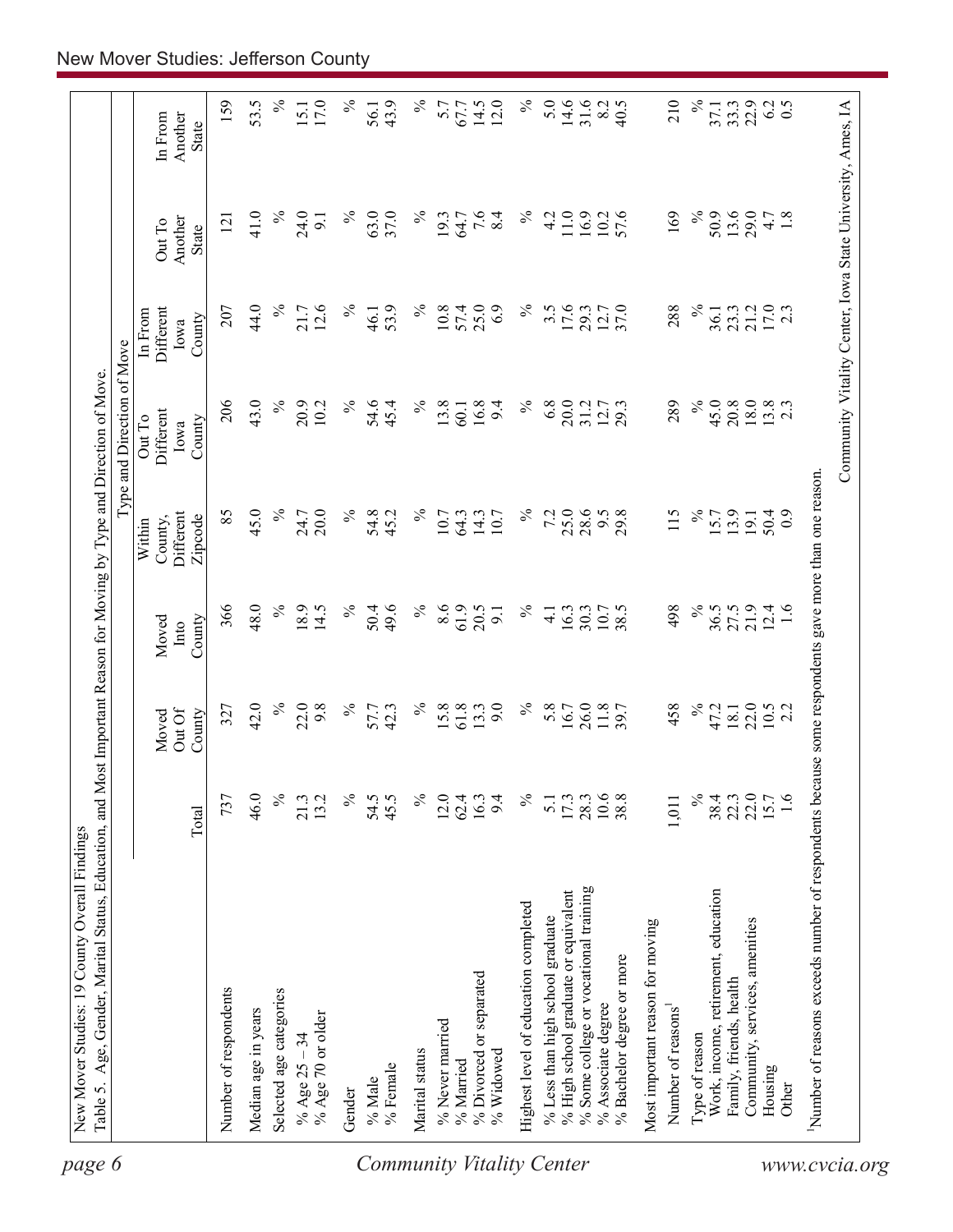|                                  | Table 6. Factors in Moving Decision by Type and Direction of Move. |                  |                           |                         |                                           | Type and Direction of Move            |                                        |                                                            |                                    |
|----------------------------------|--------------------------------------------------------------------|------------------|---------------------------|-------------------------|-------------------------------------------|---------------------------------------|----------------------------------------|------------------------------------------------------------|------------------------------------|
| www.cvcia.org                    |                                                                    | Total            | Out Of<br>County<br>Moved | County<br>Moved<br>Into | Different<br>Zipcode<br>County,<br>Within | Different<br>Out To<br>County<br>Iowa | Different<br>In From<br>County<br>Iowa | Another<br>Out To<br>State                                 | Another<br>In From<br><b>State</b> |
|                                  | Number of respondents                                              | 737              | 327                       | 366                     | 85                                        | 206                                   | 207                                    | $\overline{2}$                                             | 159                                |
|                                  | Factors in Moving Decision                                         | $\%$ Yes         | $%$ Yes                   | $%$ Yes                 | $%$ Yes                                   | $%$ Yes                               | $%$ Yes                                | $%$ Yes                                                    | $%$ Yes                            |
|                                  | Moved, commuted, same employer                                     | 14.2             | 12.6                      | 13.3                    | 28.8                                      | 16.7                                  | 18.8                                   | 5.5                                                        | 6.4                                |
|                                  | Job transfer by employer to location                               | 7.6              | 9.8                       | $\overline{7.1}$        |                                           | 7.8                                   | $\frac{0}{4}$                          | 13.4                                                       | 11.0                               |
|                                  | Laid off from previous job                                         | 4.9              | 7.9                       | 3.4                     | 0.0                                       | 8.3                                   | 3.1                                    | $\overline{71}$                                            | 3.9                                |
|                                  | New job with new employer                                          | 26.7             | $34.3$<br>19.4            | 24.7                    | 3.8                                       | 29.7                                  | 25.6                                   | 42.1                                                       | 23.5                               |
|                                  | Moved to look for new job or work                                  | 16.5             |                           | 15.9                    | 5.0                                       | 15.0                                  | 13.6                                   | 27.0                                                       | 18.8                               |
|                                  | Retired from previous employment                                   | 14.4             | $\Xi$                     | 16.9                    | 12.2                                      | 10.8                                  | 14.6                                   | 11.7                                                       | 19.9                               |
|                                  | To be nearer parents                                               | 23.7             | 21.0                      | 30.5                    |                                           | 19.7                                  | 30.2                                   | 23.1                                                       | 30.9                               |
|                                  | To be nearer children                                              | 20.1             | 21.3                      | 22.3                    | $7.\overline{5}$                          | 24.4                                  | 19.7                                   | 16.0                                                       | 25.6                               |
|                                  | To live with spouse or partner                                     |                  | 15.5                      | 14.3                    | 16.5                                      | 17.6                                  | 19.0                                   | 12.0                                                       | 8.0                                |
|                                  | To be nearer siblings, other relatives                             | $15.0$<br>$30.5$ | 26.6                      | 38.4                    | $\Xi$                                     | 24.7                                  | 34.3                                   | 29.7                                                       | 43.6                               |
|                                  | To be nearer friends, acquaintances                                | 29.6             | 29.3                      | 32.6                    | 21.5                                      | 30.7                                  | 34.8                                   | 27.0                                                       | 29.6                               |
|                                  | Change in marital status                                           | 13.2             | 12.1                      | 13.3                    | 16.0                                      | 12.6                                  | 16.0                                   | $\overline{111}$                                           | 9.8                                |
|                                  | Place easier find spouse or partner                                | 7.9              | 12.7                      | $\frac{1}{4}$           | 3.7                                       | 9.6                                   |                                        | 17.9                                                       | 2.6                                |
|                                  | Decline in health                                                  | 10.4             | 7.6                       | 11.5                    | 12.3                                      | $\frac{6}{4}$ .5                      | 5.0000                                 | 6.0                                                        | 17.4                               |
| <b>Community Vitality Center</b> | Take care aging parents                                            | 5.9              | $\overline{51}$           | $\overline{7.6}$        | $\overline{12}$                           |                                       |                                        | 6.0                                                        | 10.4                               |
|                                  | Find less congested place to live                                  | 28.2             | 15.2                      | 39.2                    | 27.2                                      | 20.6                                  | 32.3                                   | 6.0                                                        | 48.1                               |
|                                  | Find safer place to live                                           | 26.1             | 15.9                      | 35.9                    | 18.5                                      | 21.3                                  | 30.0                                   | 6.8                                                        | 43.5                               |
|                                  | Live in desirable natural environment                              | 35.8             | 29.9                      | 43.5                    | 25.9                                      | 31.0                                  | 43.8                                   | 28.2                                                       | 43.1                               |
|                                  | More outdoor recreation                                            | 29.3             | 28.3                      | 31.7                    | 22.2                                      | 24.2                                  | 36.1                                   | 35.0                                                       | 26.0                               |
|                                  | Find arts, entertainment, cultural                                 | 23.7             | 36.1                      | 15.8                    | 6.2                                       | 28.1                                  | 16.9                                   | 49.6                                                       | 14.3                               |
|                                  | Find simpler pace of life                                          | $36.8$<br>$22.4$ | 25.2                      | 49.6                    | 24.7                                      | 30.0                                  | 44.8                                   | 16.9                                                       | 55.8                               |
|                                  | Find more exciting lifestyle                                       |                  | 31.3                      | 17.7                    | 8.6                                       | 25.0                                  | 21.4                                   | 41.9                                                       | 13.0                               |
|                                  | Live someplace new, have fresh start                               | 41.4             | 39.5                      | 43.2                    | 37.0                                      | 38.2                                  | 43.8                                   | 41.7                                                       | 42.5                               |
|                                  | Lower cost of housing                                              | 31.7             | 20.1                      | 41.5                    | 32.9                                      | 26.3                                  | 35.3                                   | 9.5                                                        | 49.4                               |
|                                  | Have lower taxes                                                   | 25.5             | 18.6                      | 34.0                    | 15.9                                      | 18.5                                  | 30.3                                   | 19.0                                                       | 38.8                               |
|                                  | Have better internet, tv, phone                                    | 8.3              | 12.4                      | 6.2                     | 1.2                                       | 11.6                                  | $8.\overline{5}$                       | 13.8                                                       | $3.\overline{3}$                   |
|                                  | Find better quality local schools                                  | 14.0             | 12.1                      | 17.3                    | 8.6                                       | 13.7                                  | 16.6                                   | 94                                                         | 18.2                               |
|                                  | Opportunities children to achieve                                  | 193              | 20.7                      | 19.2                    | 14.8                                      | 20.8                                  | 19.0                                   | 20.5                                                       | 19.5                               |
|                                  | Have more ethnic diversity                                         | 10.3             | $16.9$<br>2.6             | 5.9                     |                                           | 9.6                                   | 7.0                                    | 29.3                                                       |                                    |
|                                  | Have less ethnic diversity                                         | $\frac{4}{4}$    |                           |                         | $\frac{1}{3}$ .7                          |                                       | $\frac{1}{4}$                          |                                                            | $4.6$<br>9.2                       |
| page                             | Respondents could respond "Yes" to more than one factor            |                  |                           |                         |                                           |                                       |                                        |                                                            |                                    |
|                                  |                                                                    |                  |                           |                         |                                           |                                       |                                        |                                                            |                                    |
|                                  |                                                                    |                  |                           |                         |                                           |                                       |                                        | Community Vitality Center, Iowa State University, Ames, IA |                                    |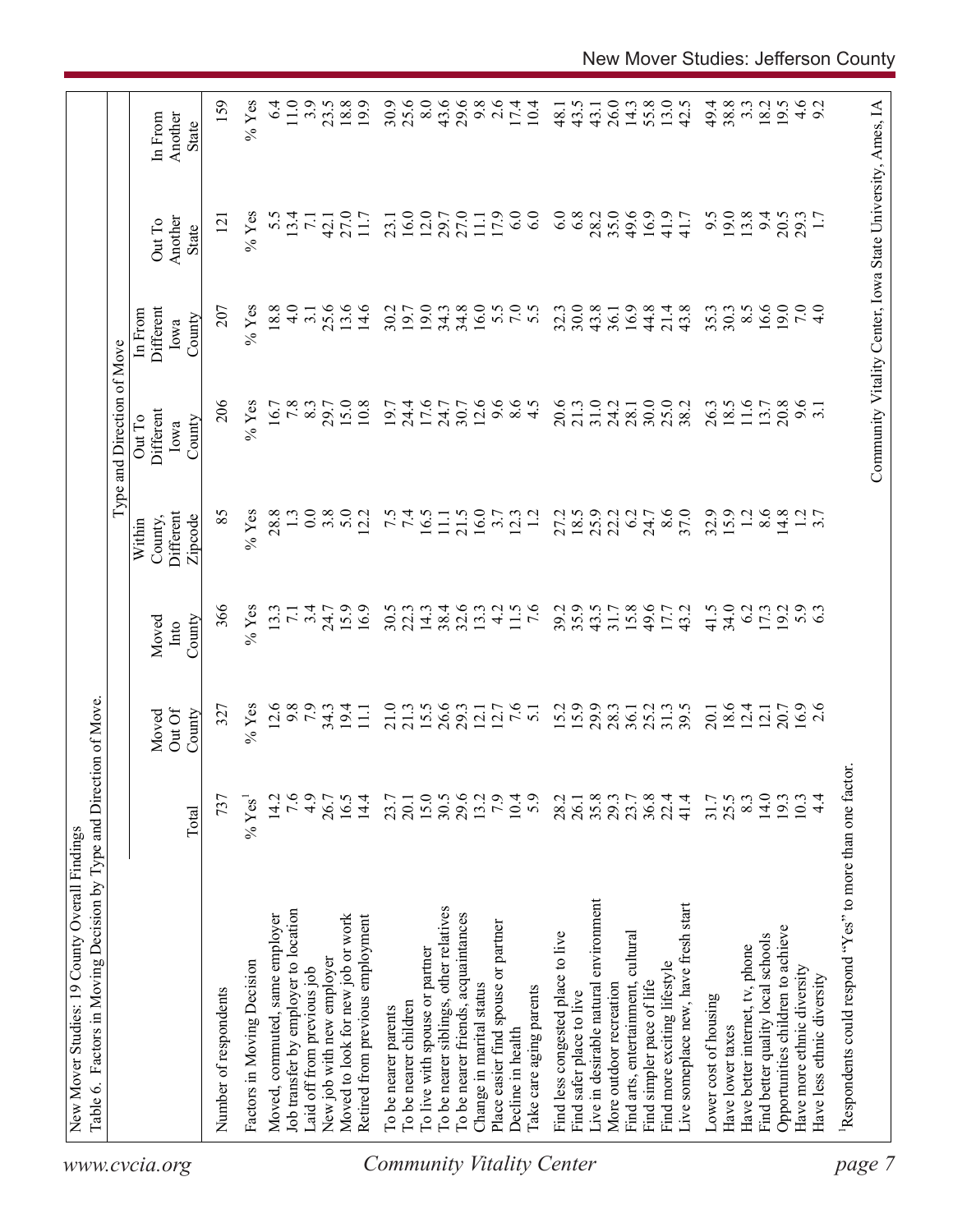| page 8                    |                                                                        |                      |                           |                         |                                           | Type and Direction of Move                                 |                                        |                            |                             |
|---------------------------|------------------------------------------------------------------------|----------------------|---------------------------|-------------------------|-------------------------------------------|------------------------------------------------------------|----------------------------------------|----------------------------|-----------------------------|
|                           |                                                                        | Total                | Out Of<br>County<br>Moved | County<br>Moved<br>Into | Different<br>Zipcode<br>County,<br>Within | Different<br>Out To<br>County<br>Iowa                      | Different<br>In From<br>County<br>Iowa | Another<br>Out To<br>State | In From<br>Another<br>State |
|                           | Number of respondents                                                  | 737                  | 327                       | 366                     | 85                                        | 206                                                        | 207                                    | $\overline{5}$             | 159                         |
|                           | Previously had lived:                                                  | $%$ Yes              | $%$ Yes                   | $%$ Yes                 | $%$ Yes                                   | $%$ Yes                                                    | $%$ Yes                                | $\%$ Yes                   | $%$ Yes                     |
|                           | In current state                                                       | 77.2                 | 73.9                      | 77.6                    | 97.5                                      | 95.5                                                       | 96.9                                   | 36.8                       | 53.5                        |
|                           | In current county                                                      | 38.6                 | 28.3                      | 34.3                    | 100.0                                     | 33.9                                                       | 36.5                                   | 31.5                       | 33.9                        |
|                           | In or near current city/town                                           | 34.2                 | 28.5                      | 32.3                    | 69.9                                      | 34.0                                                       | 35.6                                   | 18.7                       | 27.9                        |
|                           | Used source of information for move                                    | $%$ Yes <sup>1</sup> | $%$ Yes                   | $%$ Yes                 | $\%$ Yes                                  | $%$ Yes                                                    | $%$ Yes                                | $%$ Yes                    | $%$ Yes                     |
|                           | Internet                                                               | 31.2                 |                           | 30.3                    | 14.1                                      | 26.7                                                       | 24.6                                   | 49.6                       | 37.7                        |
|                           | TV, magazines, newspapers                                              | 22.3                 | $35.2$<br>$24.8$          | 20.5                    | 20.0                                      | 22.8                                                       | 22.7                                   | 28.1                       | 17.6                        |
|                           | Current community resident                                             | 22.0                 | 21.4                      | 23.0                    | 18.8                                      | 19.4                                                       | 20.8                                   | 24.8                       | $25.8$<br>$22.6$            |
|                           | Employer or co-workers                                                 | 23.6                 | 26.3                      | 23.5                    | 16.5                                      | 25.2                                                       | 24.2                                   | 28.                        |                             |
|                           | Friends and acquaintances                                              | 36.6                 | 39.4                      | 35.0                    | 34.1                                      | 36.4                                                       | 38.6                                   | 44.6                       | 30.2                        |
|                           | Family                                                                 | 41.2                 | 37.0                      | 44.0                    | 42.4                                      | 37.4                                                       | 41.5                                   | 36.4                       | 47.2                        |
| Community Vitality Center | Travel or vacation to new location<br>Attended school or college there | 14.2<br>6.9          | 15.6<br>7.0               | 15.8<br>63              | 2.4<br>$\overline{7.1}$                   | 10.2<br>$7\cdot3$                                          | 12.6<br>3.9                            | 24.8<br>6.6                | 9.4<br>20.1                 |
|                           | Ease of finding housing at new location                                | $\%$                 | $\%$                      | $\%$                    | $\%$                                      | $\%$                                                       | $\%$                                   | $\%$                       | $\%$                        |
|                           | Very difficult (1)                                                     | 8.8                  | 5.9                       | 12.2                    | 9.4                                       | 7.8                                                        | 9.3                                    | 2.5                        | 16.0                        |
|                           | Somewhat difficult (2)                                                 | 20.6                 | 24.2                      | 18.1                    | 18.8                                      | 23.0                                                       | 18.6                                   | 26.3                       | 17.3                        |
|                           | Neither difficult or easy (3)                                          | 16.5                 | 15.2                      | 15.3                    | 21.2                                      | 14.7                                                       | 17.2                                   | 16.1                       | 12.8                        |
|                           | Somewhat easy (4)<br>Very easy $(5)$                                   | 31.6<br>22.4         | 32.0<br>22.7              | 31.4<br>23.1            | 20.0<br>30.6                              | 30.9<br>23.5                                               | 31.4<br>23.5                           | 33.9<br>21.2               | 22.4<br>31.4                |
|                           | 5<br>Average rating finding housing (1                                 | 3.47                 | 3.51                      | 3.43                    | 3.44                                      | 3.47                                                       | 3.49                                   | 3.58                       | 3.36                        |
|                           | Household income for 2004                                              | $\%$                 | $\%$                      | $\%$                    | $\%$                                      | $\%$                                                       | $\%$                                   | $\%$                       | $\%$                        |
|                           | Less than $$20,000$ $(1)$                                              | 17.3                 | 16.0                      | 18.8                    | 19.0                                      | 18.0                                                       | 18.4                                   | 12.6                       | 19.4                        |
|                           | $$20,000 - $34,999 (2)$                                                | 23.0                 | 21.6                      | 23.3                    | 26.6                                      | 25.0                                                       | 24.3                                   | 16.0                       | 21.9                        |
|                           | $$35,000 - $49,999(3)$                                                 |                      | 18.2                      |                         | 22.8                                      | 18.0                                                       | 20.4                                   | 18.5                       | 14.2                        |
|                           | $$50,000 - $69,999 (4)$                                                | 18.5                 | 18.2                      | 19.1                    | 15.2                                      | 18.0                                                       | 21.4                                   | 18.5                       | 16.1                        |
|                           | $$70,000 - $99,999(5)$                                                 | 12.4                 | 13.8                      | 11.9                    | 8.9                                       | 12.5                                                       | 12.6                                   | 16.0                       | 11.0                        |
|                           | $\widehat{\circ}$<br>$$100,000 - $149,999$                             | 7.7                  | $8.\overline{5}$          | 72                      | $3.\overline{8}$                          | 6.5                                                        | $\frac{1}{5}$                          | 11.8                       | 14.8                        |
|                           | \$150,000 or more $(7)$                                                | 2.9                  | $3.\overline{8}$          | $\overline{1.9}$        | 3.8                                       | 2.0                                                        |                                        | 6.7                        | 2.6                         |
|                           | Average income category $(1 - 7)$                                      | 3.20                 | 3.33                      | 3.11                    | 2.95                                      | 3.10                                                       | 2.96                                   | 3.71                       | 3.32                        |
| www.cvcia.org             | Respondents could respond "Yes" to more than one factor.               |                      |                           |                         |                                           |                                                            |                                        |                            |                             |
|                           |                                                                        |                      |                           |                         |                                           | Community Vitality Center, Iowa State University, Ames, IA |                                        |                            |                             |
|                           |                                                                        |                      |                           |                         |                                           |                                                            |                                        |                            |                             |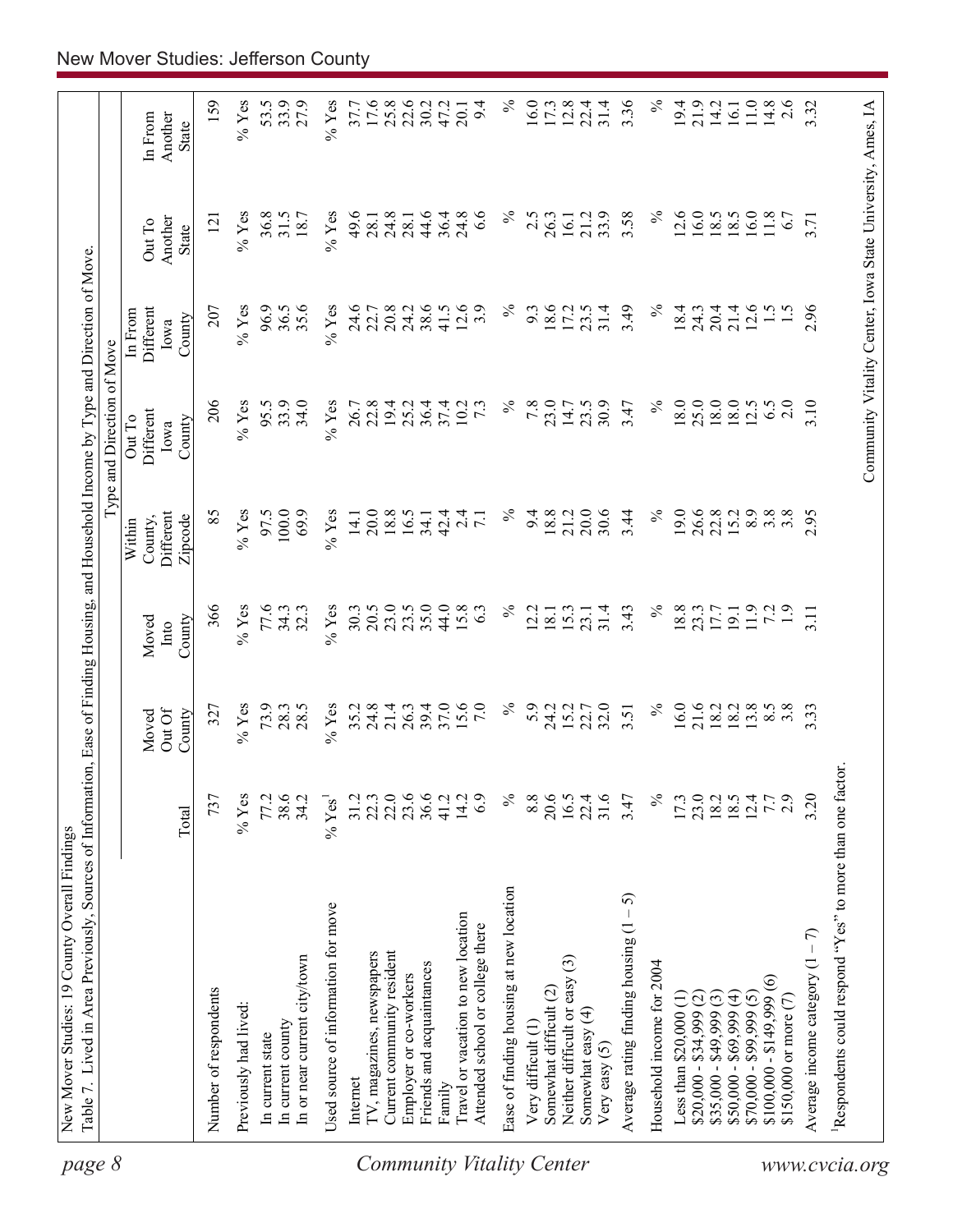| 159<br>$\%$<br>$\%$<br>$\%$<br>21.8<br>17.9<br>$\%$<br>3.66<br>9.0<br>4.09<br>35.3<br>17.9<br>35.2<br>12.2<br>10.3<br>35.9<br>3.74<br>$4\cdot$<br>15.2<br>10.7<br>15.7<br>32.7<br>32.7<br>$\frac{4}{1}$<br>29.7<br>46.2<br>Community Vitality Center, Iowa State University, Ames, IA<br>$\overline{7.1}$<br>5.7<br>2.71<br>Another<br>In From<br>State<br>$\%$<br>$\%$<br>$\%$<br>$\%$<br>6.8<br>8.5<br>28.0<br>15.8<br>25.0<br>37.5<br>3.69<br>3.4<br>3.67<br>9.2<br>12.5<br>7.7<br>32.5<br>$3.\overline{3}$<br>$4.\overline{3}$<br>4.17<br>29.7<br>52.5<br>23.7<br>33.1<br>52.1<br>$\overline{5}$ .<br>121<br>4.21<br>Another<br>Out To<br>State<br>$\%$<br>$\%$<br>2.9<br>11.8<br>9.8<br>46.6<br>3.10<br>$\%$<br>16.0<br>$\%$<br>6.9<br>7.4<br>6.9<br>4.9<br>6.8<br>35.4<br>207<br>11.8<br>26.2<br>34.0<br>3.54<br>4.09<br>50.0<br>4.25<br>11.7<br>51.7<br>Different<br>27.1<br>20.1<br>12.1<br>In From<br>County<br>Iowa<br>206<br>$\%$<br>$\%$<br>$\%$<br>7.0<br>11.9<br>3.16<br>$\%$<br>3.38<br>7.3<br>24.9<br>48.8<br>3.94<br>2.0<br>4.9<br>46.6<br>46.8<br>26.9<br>7.5<br>17.6<br>26.3<br>9.3<br>9.8<br>8.3<br>38.2<br>4.23<br>27.3<br>12.7<br>16.1<br>Different<br>Out To<br>County<br>Iowa<br>$\%$<br>57.6<br>$\%$<br>85<br>3.8<br>7.5<br>63.8<br>3.18<br>℅<br>5.9<br>3.5<br>28.2<br>4.28<br>Different<br>17.5<br>$\tilde{z}$<br>9.4<br>11.8<br>15.3<br>29.4<br>3.67<br>4.7<br>1.2<br>9.4<br>29.4<br>52.9<br>4.24<br>34.1<br>$\overline{7.1}$<br>County,<br>Zipcode<br>Within<br>11.5<br>9.0<br>$\%$<br>8.4<br>$\%$<br>3.6<br>366<br>$\%$<br>$\%$<br>29.0<br>3.59<br>7.8<br>44.8<br>3.94<br>$10.4\,$<br>2.93<br>34.5<br>9.5<br>29.5<br>33.0<br>13.3<br>19.2<br>6.6<br>4.7<br>48.4<br>4.18<br>16.1<br>41.7<br>County<br>Moved<br>$\sqrt{\frac{1}{2}}$<br>6.9<br>15.0<br>3.35<br>14.8<br>16.9<br>26.5<br>$\%$<br>7.8<br>27.6<br>50.0<br>$\%$<br>29.2<br>$\%$<br>30.5<br>3.50<br>8.7<br>$\%$<br>$\frac{4.3}{8.7}$<br>48.8<br>4.22<br>10.7<br>38.2<br>11.4<br>4.03<br>327<br>3.1<br>35.1<br>Out Of<br>County<br>Moved<br>$\%$<br>6.6<br>$\%$<br>737<br>℅<br>11.0<br>41.9<br>$\approx$<br>$11.7$<br>$14.7$<br>12.7<br>29.0<br>32.5<br>7.6<br>9.7<br>33.2<br>48.9<br>4.20<br>11.8<br>3.13<br>3.57<br>29.4<br>48.3<br>4.03<br>3.2<br>23.1<br>8.1<br>$\overline{5}$ .<br>12.1<br>Total<br>Current location income compared with<br>Average satisfaction previous $(1 - 5)$<br>Average rating do move over $(1 - 5)$<br>5<br>Neither dissatisfied or satisfied (3)<br>Neither dissatisfied or satisfied (3)<br>Average satisfaction current $(1 - 5)$<br>Satisfaction with previous location<br>Satisfaction with current location<br>Significantly higher income (5)<br>Significantly lower income (1)<br>Average comparison income (1<br>Somewhat higher income (4)<br>Somewhat lower income $(2)$<br>Would do move over again<br>Somewhat dissatisfied (2)<br>Somewhat dissatisfied (2)<br>previous location income<br>About same income (3)<br>Somewhat satisfied (4)<br>Somewhat satisfied (4)<br>Number of respondents<br>Very dissatisfied (1)<br>Very dissatisfied (1<br>Very satisfied (5)<br>Very satisfied (5)<br>Definitely yes (5)<br>Definitely not (1)<br>Probably yes (4)<br>Probably not (2)<br>Undecided (3)<br>Community Vitality Center<br>page 9<br>www.cvcia.org | Table 8. Income Comparison Between Locations, | Satisfa |  | action with Previous and Current Locations, and Doing Move Over Again by Type and Direction of Move<br>Type and Direction of Move |  |  |
|------------------------------------------------------------------------------------------------------------------------------------------------------------------------------------------------------------------------------------------------------------------------------------------------------------------------------------------------------------------------------------------------------------------------------------------------------------------------------------------------------------------------------------------------------------------------------------------------------------------------------------------------------------------------------------------------------------------------------------------------------------------------------------------------------------------------------------------------------------------------------------------------------------------------------------------------------------------------------------------------------------------------------------------------------------------------------------------------------------------------------------------------------------------------------------------------------------------------------------------------------------------------------------------------------------------------------------------------------------------------------------------------------------------------------------------------------------------------------------------------------------------------------------------------------------------------------------------------------------------------------------------------------------------------------------------------------------------------------------------------------------------------------------------------------------------------------------------------------------------------------------------------------------------------------------------------------------------------------------------------------------------------------------------------------------------------------------------------------------------------------------------------------------------------------------------------------------------------------------------------------------------------------------------------------------------------------------------------------------------------------------------------------------------------------------------------------------------------------------------------------------------------------------------------------------------------------------------------------------------------------------------------------------------------------------------------------------------------------------------------------------------------------------------------------------------------------------------------------------------------------------------------------------------------------------------------------------------------------------------------------------------------------------------------------------------------------------------------------------------------------------------------------------------------------------------------------------------------------------------------------------------------------------------|-----------------------------------------------|---------|--|-----------------------------------------------------------------------------------------------------------------------------------|--|--|
|                                                                                                                                                                                                                                                                                                                                                                                                                                                                                                                                                                                                                                                                                                                                                                                                                                                                                                                                                                                                                                                                                                                                                                                                                                                                                                                                                                                                                                                                                                                                                                                                                                                                                                                                                                                                                                                                                                                                                                                                                                                                                                                                                                                                                                                                                                                                                                                                                                                                                                                                                                                                                                                                                                                                                                                                                                                                                                                                                                                                                                                                                                                                                                                                                                                                                          |                                               |         |  |                                                                                                                                   |  |  |
|                                                                                                                                                                                                                                                                                                                                                                                                                                                                                                                                                                                                                                                                                                                                                                                                                                                                                                                                                                                                                                                                                                                                                                                                                                                                                                                                                                                                                                                                                                                                                                                                                                                                                                                                                                                                                                                                                                                                                                                                                                                                                                                                                                                                                                                                                                                                                                                                                                                                                                                                                                                                                                                                                                                                                                                                                                                                                                                                                                                                                                                                                                                                                                                                                                                                                          |                                               |         |  |                                                                                                                                   |  |  |
|                                                                                                                                                                                                                                                                                                                                                                                                                                                                                                                                                                                                                                                                                                                                                                                                                                                                                                                                                                                                                                                                                                                                                                                                                                                                                                                                                                                                                                                                                                                                                                                                                                                                                                                                                                                                                                                                                                                                                                                                                                                                                                                                                                                                                                                                                                                                                                                                                                                                                                                                                                                                                                                                                                                                                                                                                                                                                                                                                                                                                                                                                                                                                                                                                                                                                          |                                               |         |  |                                                                                                                                   |  |  |
|                                                                                                                                                                                                                                                                                                                                                                                                                                                                                                                                                                                                                                                                                                                                                                                                                                                                                                                                                                                                                                                                                                                                                                                                                                                                                                                                                                                                                                                                                                                                                                                                                                                                                                                                                                                                                                                                                                                                                                                                                                                                                                                                                                                                                                                                                                                                                                                                                                                                                                                                                                                                                                                                                                                                                                                                                                                                                                                                                                                                                                                                                                                                                                                                                                                                                          |                                               |         |  |                                                                                                                                   |  |  |
|                                                                                                                                                                                                                                                                                                                                                                                                                                                                                                                                                                                                                                                                                                                                                                                                                                                                                                                                                                                                                                                                                                                                                                                                                                                                                                                                                                                                                                                                                                                                                                                                                                                                                                                                                                                                                                                                                                                                                                                                                                                                                                                                                                                                                                                                                                                                                                                                                                                                                                                                                                                                                                                                                                                                                                                                                                                                                                                                                                                                                                                                                                                                                                                                                                                                                          |                                               |         |  |                                                                                                                                   |  |  |
|                                                                                                                                                                                                                                                                                                                                                                                                                                                                                                                                                                                                                                                                                                                                                                                                                                                                                                                                                                                                                                                                                                                                                                                                                                                                                                                                                                                                                                                                                                                                                                                                                                                                                                                                                                                                                                                                                                                                                                                                                                                                                                                                                                                                                                                                                                                                                                                                                                                                                                                                                                                                                                                                                                                                                                                                                                                                                                                                                                                                                                                                                                                                                                                                                                                                                          |                                               |         |  |                                                                                                                                   |  |  |
|                                                                                                                                                                                                                                                                                                                                                                                                                                                                                                                                                                                                                                                                                                                                                                                                                                                                                                                                                                                                                                                                                                                                                                                                                                                                                                                                                                                                                                                                                                                                                                                                                                                                                                                                                                                                                                                                                                                                                                                                                                                                                                                                                                                                                                                                                                                                                                                                                                                                                                                                                                                                                                                                                                                                                                                                                                                                                                                                                                                                                                                                                                                                                                                                                                                                                          |                                               |         |  |                                                                                                                                   |  |  |
|                                                                                                                                                                                                                                                                                                                                                                                                                                                                                                                                                                                                                                                                                                                                                                                                                                                                                                                                                                                                                                                                                                                                                                                                                                                                                                                                                                                                                                                                                                                                                                                                                                                                                                                                                                                                                                                                                                                                                                                                                                                                                                                                                                                                                                                                                                                                                                                                                                                                                                                                                                                                                                                                                                                                                                                                                                                                                                                                                                                                                                                                                                                                                                                                                                                                                          |                                               |         |  |                                                                                                                                   |  |  |
|                                                                                                                                                                                                                                                                                                                                                                                                                                                                                                                                                                                                                                                                                                                                                                                                                                                                                                                                                                                                                                                                                                                                                                                                                                                                                                                                                                                                                                                                                                                                                                                                                                                                                                                                                                                                                                                                                                                                                                                                                                                                                                                                                                                                                                                                                                                                                                                                                                                                                                                                                                                                                                                                                                                                                                                                                                                                                                                                                                                                                                                                                                                                                                                                                                                                                          |                                               |         |  |                                                                                                                                   |  |  |
|                                                                                                                                                                                                                                                                                                                                                                                                                                                                                                                                                                                                                                                                                                                                                                                                                                                                                                                                                                                                                                                                                                                                                                                                                                                                                                                                                                                                                                                                                                                                                                                                                                                                                                                                                                                                                                                                                                                                                                                                                                                                                                                                                                                                                                                                                                                                                                                                                                                                                                                                                                                                                                                                                                                                                                                                                                                                                                                                                                                                                                                                                                                                                                                                                                                                                          |                                               |         |  |                                                                                                                                   |  |  |
|                                                                                                                                                                                                                                                                                                                                                                                                                                                                                                                                                                                                                                                                                                                                                                                                                                                                                                                                                                                                                                                                                                                                                                                                                                                                                                                                                                                                                                                                                                                                                                                                                                                                                                                                                                                                                                                                                                                                                                                                                                                                                                                                                                                                                                                                                                                                                                                                                                                                                                                                                                                                                                                                                                                                                                                                                                                                                                                                                                                                                                                                                                                                                                                                                                                                                          |                                               |         |  |                                                                                                                                   |  |  |
|                                                                                                                                                                                                                                                                                                                                                                                                                                                                                                                                                                                                                                                                                                                                                                                                                                                                                                                                                                                                                                                                                                                                                                                                                                                                                                                                                                                                                                                                                                                                                                                                                                                                                                                                                                                                                                                                                                                                                                                                                                                                                                                                                                                                                                                                                                                                                                                                                                                                                                                                                                                                                                                                                                                                                                                                                                                                                                                                                                                                                                                                                                                                                                                                                                                                                          |                                               |         |  |                                                                                                                                   |  |  |
|                                                                                                                                                                                                                                                                                                                                                                                                                                                                                                                                                                                                                                                                                                                                                                                                                                                                                                                                                                                                                                                                                                                                                                                                                                                                                                                                                                                                                                                                                                                                                                                                                                                                                                                                                                                                                                                                                                                                                                                                                                                                                                                                                                                                                                                                                                                                                                                                                                                                                                                                                                                                                                                                                                                                                                                                                                                                                                                                                                                                                                                                                                                                                                                                                                                                                          |                                               |         |  |                                                                                                                                   |  |  |
|                                                                                                                                                                                                                                                                                                                                                                                                                                                                                                                                                                                                                                                                                                                                                                                                                                                                                                                                                                                                                                                                                                                                                                                                                                                                                                                                                                                                                                                                                                                                                                                                                                                                                                                                                                                                                                                                                                                                                                                                                                                                                                                                                                                                                                                                                                                                                                                                                                                                                                                                                                                                                                                                                                                                                                                                                                                                                                                                                                                                                                                                                                                                                                                                                                                                                          |                                               |         |  |                                                                                                                                   |  |  |
|                                                                                                                                                                                                                                                                                                                                                                                                                                                                                                                                                                                                                                                                                                                                                                                                                                                                                                                                                                                                                                                                                                                                                                                                                                                                                                                                                                                                                                                                                                                                                                                                                                                                                                                                                                                                                                                                                                                                                                                                                                                                                                                                                                                                                                                                                                                                                                                                                                                                                                                                                                                                                                                                                                                                                                                                                                                                                                                                                                                                                                                                                                                                                                                                                                                                                          |                                               |         |  |                                                                                                                                   |  |  |
|                                                                                                                                                                                                                                                                                                                                                                                                                                                                                                                                                                                                                                                                                                                                                                                                                                                                                                                                                                                                                                                                                                                                                                                                                                                                                                                                                                                                                                                                                                                                                                                                                                                                                                                                                                                                                                                                                                                                                                                                                                                                                                                                                                                                                                                                                                                                                                                                                                                                                                                                                                                                                                                                                                                                                                                                                                                                                                                                                                                                                                                                                                                                                                                                                                                                                          |                                               |         |  |                                                                                                                                   |  |  |
|                                                                                                                                                                                                                                                                                                                                                                                                                                                                                                                                                                                                                                                                                                                                                                                                                                                                                                                                                                                                                                                                                                                                                                                                                                                                                                                                                                                                                                                                                                                                                                                                                                                                                                                                                                                                                                                                                                                                                                                                                                                                                                                                                                                                                                                                                                                                                                                                                                                                                                                                                                                                                                                                                                                                                                                                                                                                                                                                                                                                                                                                                                                                                                                                                                                                                          |                                               |         |  |                                                                                                                                   |  |  |
|                                                                                                                                                                                                                                                                                                                                                                                                                                                                                                                                                                                                                                                                                                                                                                                                                                                                                                                                                                                                                                                                                                                                                                                                                                                                                                                                                                                                                                                                                                                                                                                                                                                                                                                                                                                                                                                                                                                                                                                                                                                                                                                                                                                                                                                                                                                                                                                                                                                                                                                                                                                                                                                                                                                                                                                                                                                                                                                                                                                                                                                                                                                                                                                                                                                                                          |                                               |         |  |                                                                                                                                   |  |  |
|                                                                                                                                                                                                                                                                                                                                                                                                                                                                                                                                                                                                                                                                                                                                                                                                                                                                                                                                                                                                                                                                                                                                                                                                                                                                                                                                                                                                                                                                                                                                                                                                                                                                                                                                                                                                                                                                                                                                                                                                                                                                                                                                                                                                                                                                                                                                                                                                                                                                                                                                                                                                                                                                                                                                                                                                                                                                                                                                                                                                                                                                                                                                                                                                                                                                                          |                                               |         |  |                                                                                                                                   |  |  |
|                                                                                                                                                                                                                                                                                                                                                                                                                                                                                                                                                                                                                                                                                                                                                                                                                                                                                                                                                                                                                                                                                                                                                                                                                                                                                                                                                                                                                                                                                                                                                                                                                                                                                                                                                                                                                                                                                                                                                                                                                                                                                                                                                                                                                                                                                                                                                                                                                                                                                                                                                                                                                                                                                                                                                                                                                                                                                                                                                                                                                                                                                                                                                                                                                                                                                          |                                               |         |  |                                                                                                                                   |  |  |
|                                                                                                                                                                                                                                                                                                                                                                                                                                                                                                                                                                                                                                                                                                                                                                                                                                                                                                                                                                                                                                                                                                                                                                                                                                                                                                                                                                                                                                                                                                                                                                                                                                                                                                                                                                                                                                                                                                                                                                                                                                                                                                                                                                                                                                                                                                                                                                                                                                                                                                                                                                                                                                                                                                                                                                                                                                                                                                                                                                                                                                                                                                                                                                                                                                                                                          |                                               |         |  |                                                                                                                                   |  |  |
|                                                                                                                                                                                                                                                                                                                                                                                                                                                                                                                                                                                                                                                                                                                                                                                                                                                                                                                                                                                                                                                                                                                                                                                                                                                                                                                                                                                                                                                                                                                                                                                                                                                                                                                                                                                                                                                                                                                                                                                                                                                                                                                                                                                                                                                                                                                                                                                                                                                                                                                                                                                                                                                                                                                                                                                                                                                                                                                                                                                                                                                                                                                                                                                                                                                                                          |                                               |         |  |                                                                                                                                   |  |  |
|                                                                                                                                                                                                                                                                                                                                                                                                                                                                                                                                                                                                                                                                                                                                                                                                                                                                                                                                                                                                                                                                                                                                                                                                                                                                                                                                                                                                                                                                                                                                                                                                                                                                                                                                                                                                                                                                                                                                                                                                                                                                                                                                                                                                                                                                                                                                                                                                                                                                                                                                                                                                                                                                                                                                                                                                                                                                                                                                                                                                                                                                                                                                                                                                                                                                                          |                                               |         |  |                                                                                                                                   |  |  |
|                                                                                                                                                                                                                                                                                                                                                                                                                                                                                                                                                                                                                                                                                                                                                                                                                                                                                                                                                                                                                                                                                                                                                                                                                                                                                                                                                                                                                                                                                                                                                                                                                                                                                                                                                                                                                                                                                                                                                                                                                                                                                                                                                                                                                                                                                                                                                                                                                                                                                                                                                                                                                                                                                                                                                                                                                                                                                                                                                                                                                                                                                                                                                                                                                                                                                          |                                               |         |  |                                                                                                                                   |  |  |
|                                                                                                                                                                                                                                                                                                                                                                                                                                                                                                                                                                                                                                                                                                                                                                                                                                                                                                                                                                                                                                                                                                                                                                                                                                                                                                                                                                                                                                                                                                                                                                                                                                                                                                                                                                                                                                                                                                                                                                                                                                                                                                                                                                                                                                                                                                                                                                                                                                                                                                                                                                                                                                                                                                                                                                                                                                                                                                                                                                                                                                                                                                                                                                                                                                                                                          |                                               |         |  |                                                                                                                                   |  |  |
|                                                                                                                                                                                                                                                                                                                                                                                                                                                                                                                                                                                                                                                                                                                                                                                                                                                                                                                                                                                                                                                                                                                                                                                                                                                                                                                                                                                                                                                                                                                                                                                                                                                                                                                                                                                                                                                                                                                                                                                                                                                                                                                                                                                                                                                                                                                                                                                                                                                                                                                                                                                                                                                                                                                                                                                                                                                                                                                                                                                                                                                                                                                                                                                                                                                                                          |                                               |         |  |                                                                                                                                   |  |  |
|                                                                                                                                                                                                                                                                                                                                                                                                                                                                                                                                                                                                                                                                                                                                                                                                                                                                                                                                                                                                                                                                                                                                                                                                                                                                                                                                                                                                                                                                                                                                                                                                                                                                                                                                                                                                                                                                                                                                                                                                                                                                                                                                                                                                                                                                                                                                                                                                                                                                                                                                                                                                                                                                                                                                                                                                                                                                                                                                                                                                                                                                                                                                                                                                                                                                                          |                                               |         |  |                                                                                                                                   |  |  |
|                                                                                                                                                                                                                                                                                                                                                                                                                                                                                                                                                                                                                                                                                                                                                                                                                                                                                                                                                                                                                                                                                                                                                                                                                                                                                                                                                                                                                                                                                                                                                                                                                                                                                                                                                                                                                                                                                                                                                                                                                                                                                                                                                                                                                                                                                                                                                                                                                                                                                                                                                                                                                                                                                                                                                                                                                                                                                                                                                                                                                                                                                                                                                                                                                                                                                          |                                               |         |  |                                                                                                                                   |  |  |
|                                                                                                                                                                                                                                                                                                                                                                                                                                                                                                                                                                                                                                                                                                                                                                                                                                                                                                                                                                                                                                                                                                                                                                                                                                                                                                                                                                                                                                                                                                                                                                                                                                                                                                                                                                                                                                                                                                                                                                                                                                                                                                                                                                                                                                                                                                                                                                                                                                                                                                                                                                                                                                                                                                                                                                                                                                                                                                                                                                                                                                                                                                                                                                                                                                                                                          |                                               |         |  |                                                                                                                                   |  |  |
|                                                                                                                                                                                                                                                                                                                                                                                                                                                                                                                                                                                                                                                                                                                                                                                                                                                                                                                                                                                                                                                                                                                                                                                                                                                                                                                                                                                                                                                                                                                                                                                                                                                                                                                                                                                                                                                                                                                                                                                                                                                                                                                                                                                                                                                                                                                                                                                                                                                                                                                                                                                                                                                                                                                                                                                                                                                                                                                                                                                                                                                                                                                                                                                                                                                                                          |                                               |         |  |                                                                                                                                   |  |  |
|                                                                                                                                                                                                                                                                                                                                                                                                                                                                                                                                                                                                                                                                                                                                                                                                                                                                                                                                                                                                                                                                                                                                                                                                                                                                                                                                                                                                                                                                                                                                                                                                                                                                                                                                                                                                                                                                                                                                                                                                                                                                                                                                                                                                                                                                                                                                                                                                                                                                                                                                                                                                                                                                                                                                                                                                                                                                                                                                                                                                                                                                                                                                                                                                                                                                                          |                                               |         |  |                                                                                                                                   |  |  |